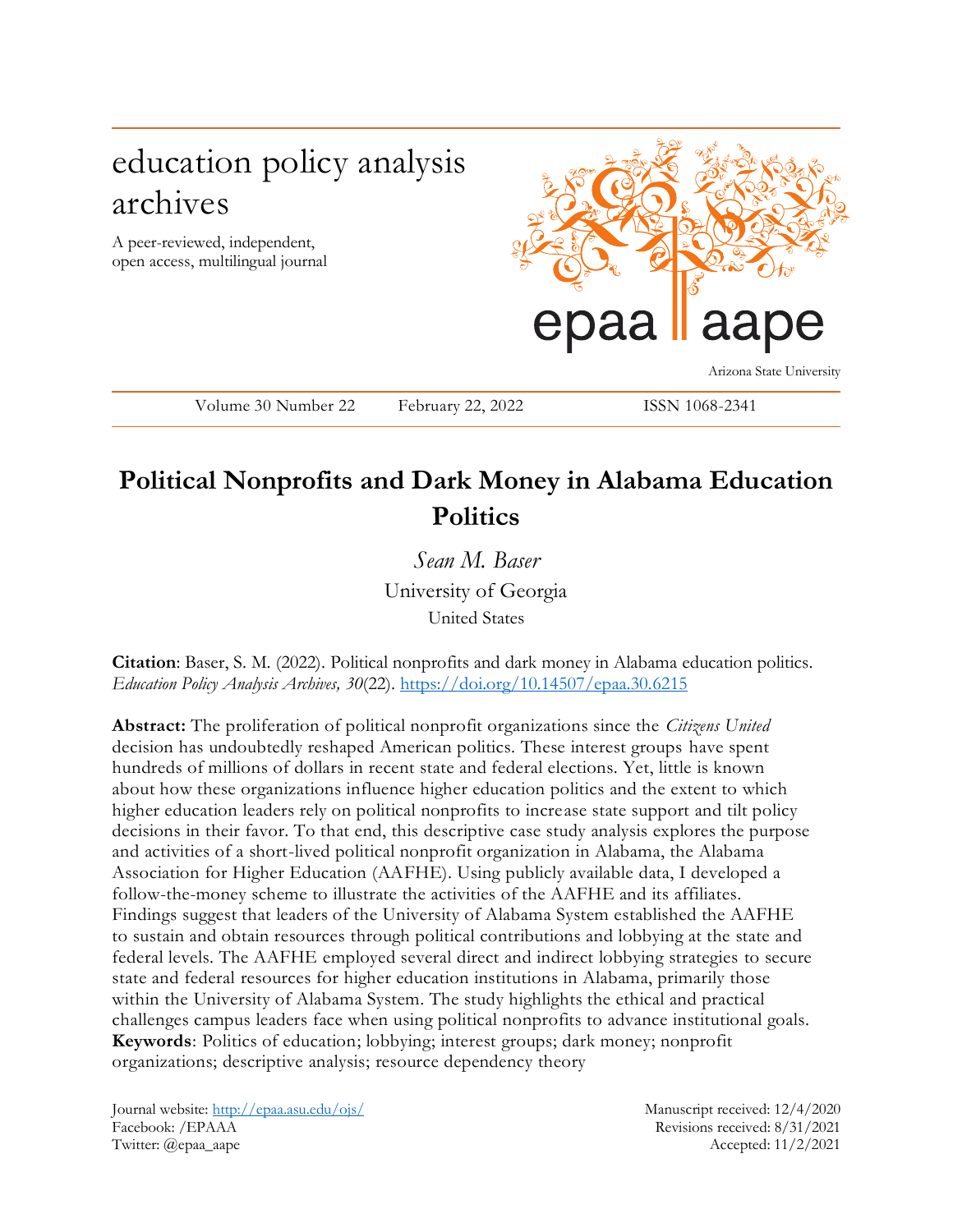## **Organizaciones políticas y sin fines de lucro y dinero oscuro en la política educativa de Alabama**

**Resumen:** La proliferación de organizaciones políticas y sin fines de lucro desde la decisión de *Citizens United* sin duda ha reformado la política estadounidense. Estos grupos de interés han gastado cientos de millones de dólares en elecciones estatales y federales recientes. Sin embargo, se sabe poco sobre cómo estas organizaciones influyen en la política de la educación superior y hasta qué punto los líderes de la educación superior confían en las organizaciones políticas sin fines de lucro para aumentar el apoyo estatal e inclinar las decisiones políticas a su favor. Con ese fin, este análisis de estudio de caso descriptivo explora el propósito y las actividades de una organización política sin fines de lucro de corta duración en Alabama, la Asociación de Alabama para la Educación Superior (AAFHE). Usando datos disponibles públicamente, desarrollé un esquema de seguimiento del dinero para ilustrar las actividades de la AAFHE y sus afiliados. Los hallazgos sugieren que los líderes del Sistema de la Universidad de Alabama establecieron la AAFHE para sostener y obtener recursos a través de contribuciones políticas y cabildeo a nivel estatal y federal. La AAFHE empleó varias estrategias de cabildeo directas e indirectas para asegurar recursos estatales y federales para las instituciones de educación superior en Alabama, principalmente aquellas dentro del Sistema de la Universidad de Alabama. El estudio destaca los desafíos éticos y prácticos que enfrentan los líderes universitarios cuando utilizan organizaciones políticas sin fines de lucro para promover objetivos institucionales.

**Palabras-clave:** Política de la educación; influencia, grupos de interés; dinero oscuro; organizaciones sin ánimo de lucro; análisis descriptivo; teoría de la dependencia de los recursos

## **Organizações políticas e sem fins lucrativos e dinheiro escuro na política educacional do Alabama**

**Resumo:** A proliferação de organizações políticas e sem fins lucrativos desde a decisão dos *Citizens United*, sem dúvida, reformulou a política americana. Esses grupos de interesse gastaram centenas de milhões de dólares em recentes eleições estaduais e federais. No entanto, pouco se sabe sobre como essas organizações influenciam a política do ensino superior e até que ponto os líderes do ensino superior dependem de organizações políticas sem fins lucrativos para aumentar o apoio do Estado e inclinar as decisões políticas a seu favor. Para esse fim, esta análise descritiva de estudo de caso explora o propósito e as atividades de uma organização política sem fins lucrativos de curta duração no Alabama, a Alabama Association for Higher Education (AAFHE). Usando dados disponíveis publicamente, desenvolvi um esquema de acompanhamento do dinheiro para ilustrar as atividades da AAFHE e suas afiliadas. Os resultados sugerem que os líderes do Sistema da Universidade do Alabama estabeleceram a AAFHE para sustentar e obter recursos por meio de contribuições políticas e lobby nos níveis estadual e federal. A AAFHE empregou várias estratégias de lobby direto e indireto para garantir recursos estaduais e federais para instituições de ensino superior no Alabama, principalmente aquelas dentro do Sistema da Universidade do Alabama. O estudo destaca os desafios éticos e práticos que os líderes universitários enfrentam ao usar organizações políticas sem fins lucrativos para promover objetivos institucionais.

**Palavras-chave:** Política de educação; influência, grupos de interesse; dinheiro escuro; organizações sem fins lucrativos; análise descritiva; teoria da dependência de recursos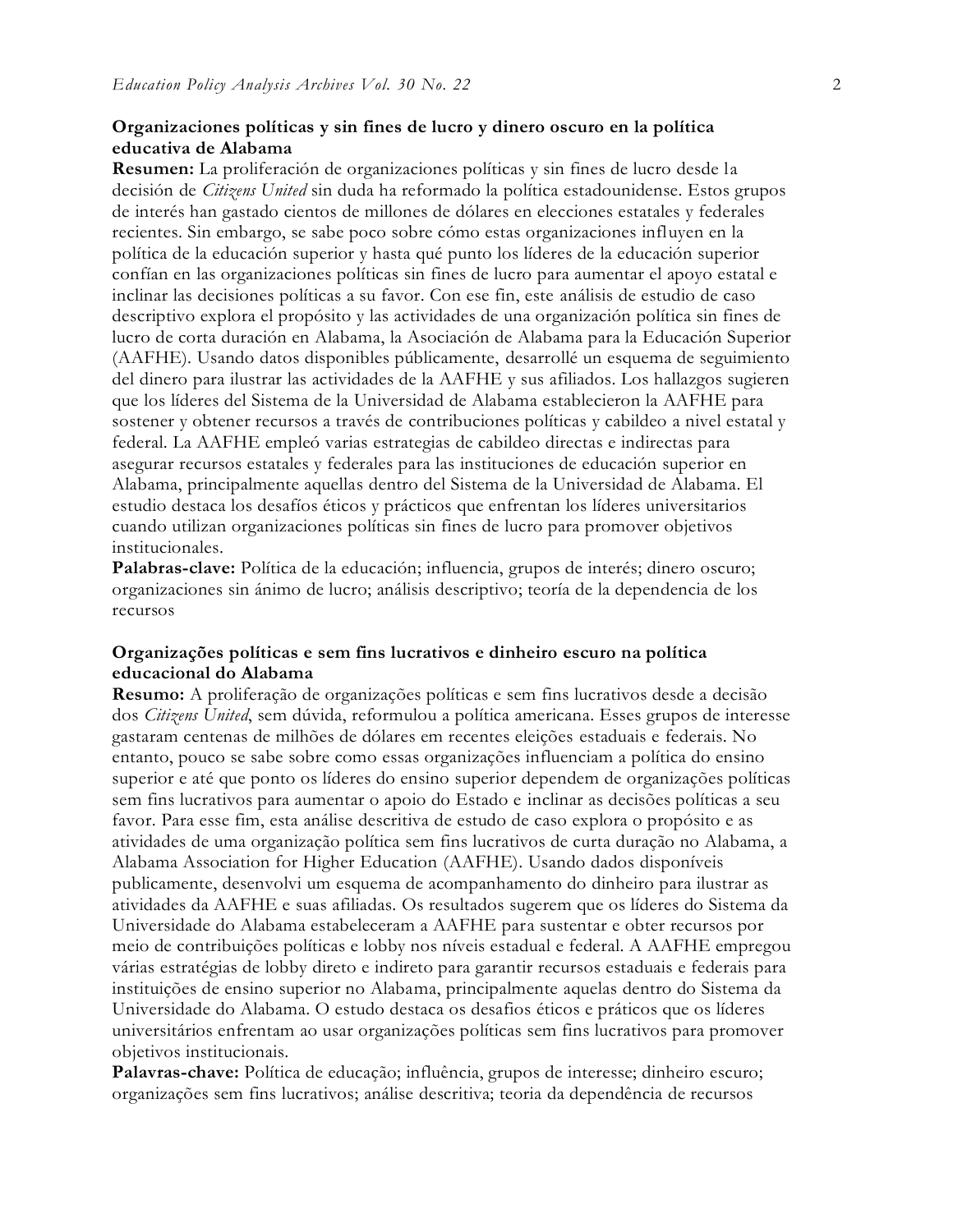## **Political Nonprofits and Dark Money in Alabama Education Politics**

Campus leaders have employed numerous strategies to maintain educational quality and institutional standing in response to a dynamic higher education environment characterized by volatile state support, higher costs, shifting demographics, and political polarization (Hearn, 2003). Johnstone (2002) noted that "the imperative for revenue diversification can rest quite well simply on the need to surmount the virtual certainty of insufficient governmental, or taxpayer, revenue" (p. 24). Institutions across the country have increased tuition and fees, opened research parks, and monetized auxiliary services and housing in response to state disinvestment and competition. In addition to finding new revenue-generating sources, higher education leaders and interest groups have lobbied policymakers to maintain and increase traditional revenue streams.

College leaders have relied on themselves and interest groups—government relations offices, influential alumni, and advocacy and member-based organizations—to lobby policymakers and tilt policy discussions in their favor (Cook, 1998; McMillen, 2010). Institutions and other education organizations have spent billions of dollars to influence policymakers in recent years. For example, between 1998 and 2017, education interest groups spent more than \$2 billion lobbying Congress, with higher education interest groups "accounting for almost 70% of education-focused interest groups and around 80% of education-related lobbying expenditures" (Marsicano & Brooks, 2020, p. 448). Higher education interest groups have adopted a "cautious, low-key approach to lobbying" like other groups representing occupational-based organizations by testifying at hearings, contacting policymakers, writing letters, and presenting research (Cook, 1998, p. 145). Despite using a multipronged approach to revenue diversification and political activity, higher education institutions have generally avoided electoral involvement, fearing the legal and political consequences of appearing partisan (Marsicano & Brooks, 2020). Scholars have found that the influence of these interest groups and the strategies they employ are related to the socio-economic, political, and organizational contexts of the state (Hearn & Ness, 2017; Tandberg, 2010). Despite significant developments in understanding the activities and strategies of higher education interest groups, few scholars have examined how the rise of political nonprofit organizations and political action committees (PACs) has affected higher education policymaking (Cook, 1998; McLendon, 2003).

Over the past decade, the attention given to politically active nonprofit organizations (political nonprofits) and PACs in American politics has swelled. Political nonprofits are a distinct type of interest group that engage in political advocacy and are "generally under no legal obligation to disclose their donors even if they spend to influence elections" (Center for Responsive Politics, n.d.-a). Unlike 501(c)(3) organizations, contributions to political nonprofits are not tax-deductible, and these organizations can partake in political advocacy as long as it does not make up the majority of expenditures. Political nonprofits are represented by  $501(c)(4)$  or social welfare organizations like the National Rifle Association and Planned Parenthood;  $501(c)(5)$  or labor/agriculture organizations like the National Education Association and the American Farm Bureau Federation; and  $501(c)(6)$ or business leagues and chambers of commerce like the American Bar Association. These organizations can receive unlimited contributions from individuals and corporations and are not required to disclose donors, though some transparent groups choose to anyway. Some political nonprofits and corporations have created and worked closely with political action committees, or PACs, which refer to organizations that raise and spend money with the explicit intent of supporting or defeating political candidates and/or issues. PACs are frequently affiliated with corporate, ideological, and labor interests (Center for Responsive Politics, n.d.-c), both for for-profit and nonprofit organizations.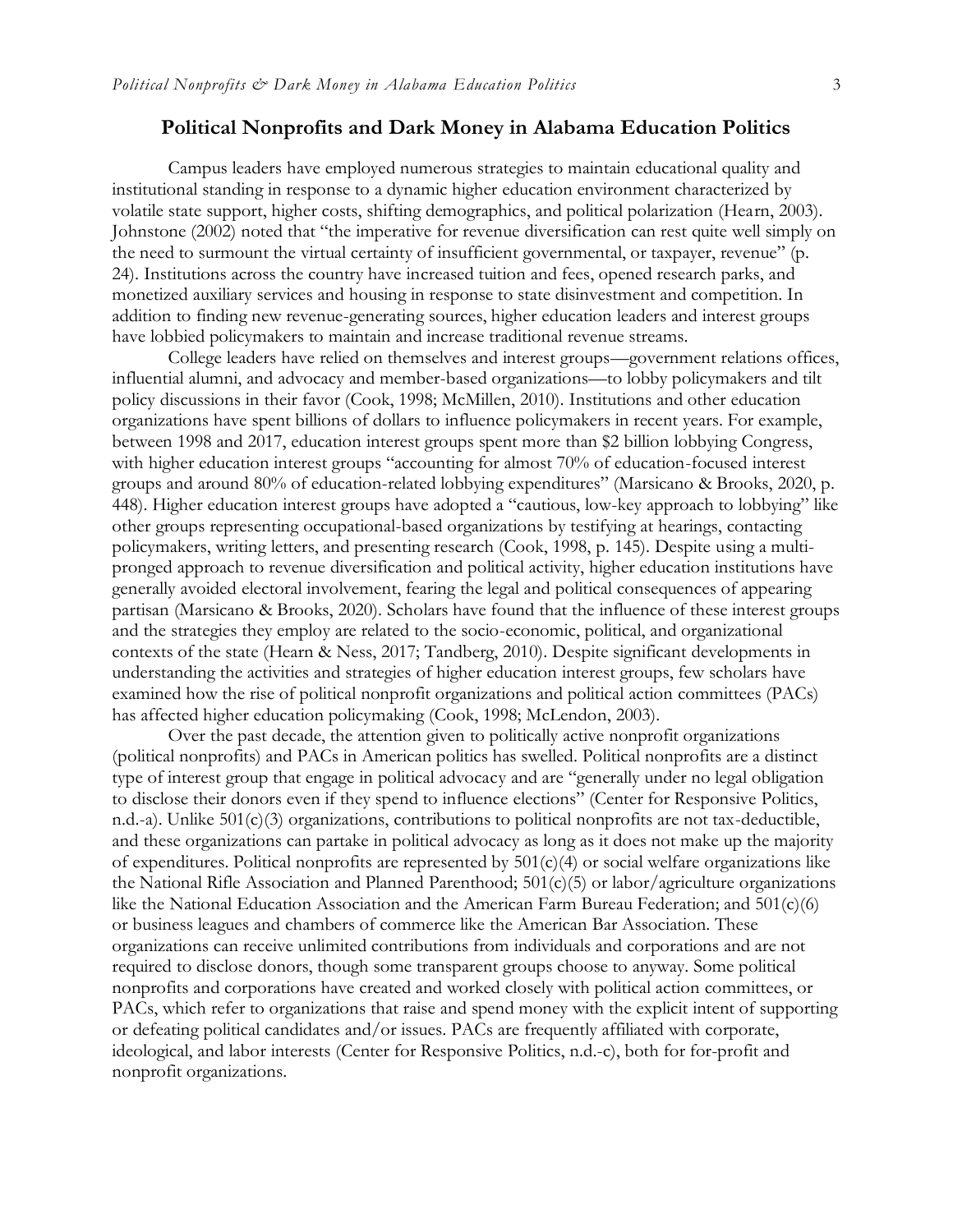The recent attention afforded to the activity of these interest groups is largely a result of their proliferation following the U.S. Supreme Court's decisions in *Citizens United v. Federal Election Commission (FEC)* (2010) and *SpeechNow.org v. FEC* (2010). The landmark decision in *Citizens United*  permitted corporations, unions, and individuals to contribute an unlimited amount of money to outside political organizations if those organizations refrained from directly contributing to or coordinating with candidates. The precedent set in *Citizens United* was applied by the U.S. Court of Appeals in *SpeechNow,* which removed individual and organizational contribution limitations. Taken together, these Supreme Court decisions grounded the rise of political nonprofit organizations and anonymous spending in American politics.

Since the *Citizens United* decision in 2010, there has been a growing focus on dark money in American politics. Jane Mayer (2016) propelled the issue into the mainstream with her *New York Times* best-seller *Dark Money*, which examined the history of a network of conservative billionaires' (namely, the Koch family) deep and covert influence on American politics. Dark money refers to the political spending of  $501(c)(4)$ ,  $501(c)(5)$ , and  $501(c)(6)$  organizations that is "meant to influence the decision of a voter, where the donor is not disclosed, and the source of the money is unknown" (Center for Responsive Politics, n.d.-a). As such, dark money organizations are a subset of political nonprofits that conceal their donors. Dark money spending by political nonprofits in federal elections reached its peak of \$312 million in 2012 and has since hovered between \$119 million and \$184 million as these groups have shifted spending to "issue ads," which have no FEC reporting requirement (Center for Responsive Politics, n.d.-a; Evers-Hillstrom, 2020, September 23). Much of the spending has been concentrated within  $501(c)(4)$  organizations.

In recent years, there has been a growing focus on how nonprofit organizations have avoided public ire around politicking to lobby policymakers, support political campaigns, and advocate for their interests, though the academic literature remains thin (Dimmery & Peterson, 2016). The lack of research on the actions of dark money organizations is an expected consequence given the secrecy of these organizations, which makes them inherently difficult to study without a "happenstance disclosure" or insider knowledge (Oklobdzija, 2019). Even less is known about the activity of political nonprofit organizations and PACs in higher education, the relationship to public colleges and universities, and the role dark money plays in education politics and policymaking. While educational institutions have generally refrained from electoral involvement as a legitimate strategy due to the ethical, legal, and public perception concerns, the proliferation of anonymous spending in state and federal elections has opened the door for universities to support political campaigns through political nonprofits and PACs.

This study aims to improve the understanding of interest group activity in higher education, particularly as it relates to how political nonprofit organizations and PACs operate in higher education. Despite the media and some scholars shining a light on political nonprofits, less is known about the strategies they employ in higher education. In this study, I use descriptive case study analysis and a follow-the-money scheme to examine the activities of the Alabama Association for Higher Education (AAFHE), a 501(c)(6) political nonprofit organization that was affiliated with the University of Alabama (UA) System. To accomplish this, I take advantage of atypical disclosures in the UA System's public expenditure database. The rare disclosure was first identified by Connor Sheets, an investigative journalist at AL.com. In his 2016 article, "How the UA System Funneled \$1.4 Million Through a Dark Money Web," Sheets (2016, August 7) revealed that current and former leaders of the UA System founded the AAFHE and an affiliated PAC, the Innovation PAC. He described how the AAFHE made contributions to the Innovation PAC and, in turn, political candidates between 2014 and 2016 in hopes of influencing state policy decisions (namely, the Education Trust Fund). The AAFHE, acting as a dark money nonprofit organization, sought to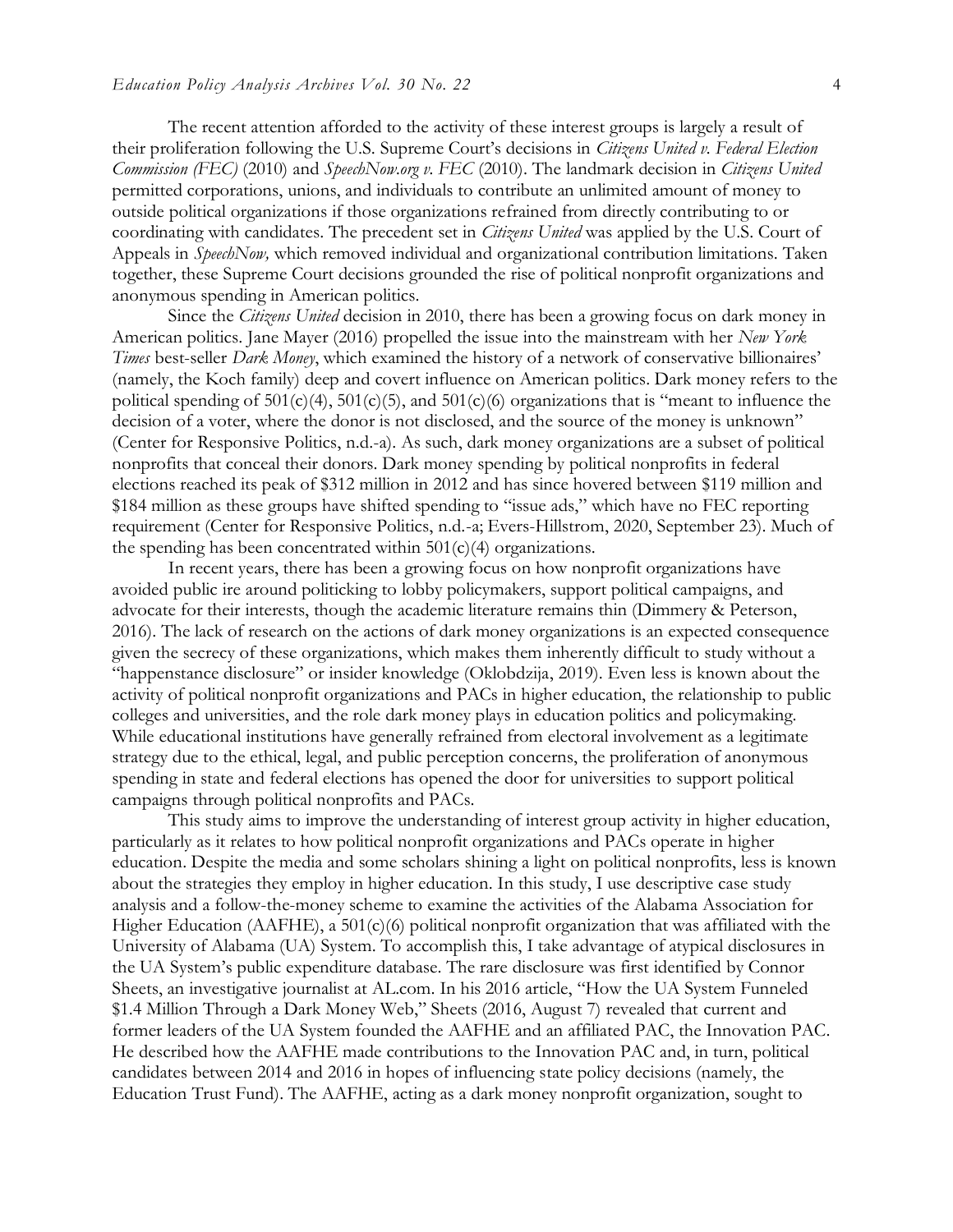protect the interests of nonprofit colleges and universities in Alabama. UA System officials and other unknown actors contributed millions in funds to the AAFHE. Subsequently, the AAFHE used these funds first to make political contributions to state-level PACs and later to make more traditional contributions to "hired guns" and consultants.

This study builds upon Sheets' (2016, August 7) analysis by extending the timeline of the study from three to five years, diagramming the activity of the AAFHE, providing an in-depth examination of the politicians who received donations from AAFHE-affiliated PACs, and highlighting how the activities and strategies of the AAFHE shifted over time. The following questions frame this study:

- (1) What were the socioeconomic, politico-institutional, external, and organizational and policy contexts that grounded the establishment of the AAFHE?
- (2) What was the purpose, structure, and function of the AAFHE, and how did the organization carry out these elements in practice between 2014 and 2018?

## **Literature Review**

This study draws upon several bodies of literature to better understand the activities of the AAFHE and why members of the association (namely, the UA System) might support such an organization. In this section, I briefly review the relevant literature on interest group activity in higher education, political nonprofit organizations, and organizational boundaries. Given the absence in empirical studies on dark money and political nonprofit organizations in higher education, I draw insight from the political science, public administration, and sociology scholarship to better understand how organizations behave and interact in various settings.

### **Interest Group Activity in Higher Education**

While interest groups have a longstanding tradition in higher education politics and policymaking, the literature on these organizations remains somewhat limited (Ness et al., 2015). Most progress has been made over the past few decades, with scholars examining interest group activity in various geographic and policy contexts (Cook, 1998; de Figueiredo & Silverman, 2006; Ferrin, 2003, 2005; Marsicano & Brooks, 2020; Natow, 2015; Ness & Tandberg, 2013; Tandberg, 2010). These studies have initiated a discussion around the types of higher education interest groups; their activities; the strategies they employ in local, state, and federal settings; how they mobilize; and the impact they have on policy (Hearn et al., 2017; Ness et al., 2015). In this section, I draw from this literature base and others to better understand the strategies, activities, and behaviors of the interest groups prevalent in the case (institutions, political nonprofits, member associations, and PACs).

Scholars have developed a number of classifications and typologies of higher education interest groups in federal (Cook, 1998; Murray, 1976; Parsons, 1997) and state contexts (Ness et al., 2015; Tandberg, 2010). At the federal level, general classifications have focused primarily on the "Big Six" associations, campus-based and institutional lobbyists, hired guns, students, and other advocacy organizations. These studies have generally found that higher education interest groups use a cautious approach to lobbying and that the specific policy at hand plays an important role in which interest groups are present and the strategies employed (Cook, 1998). Strategies typically matched the techniques of other occupational-based lobbyists. For example, Cook (1998) found that higher education representatives most commonly

testified at hearings, contacted public officials directly, engaged in informal contacts with officials, presented research results, sent letters, attempted to shape the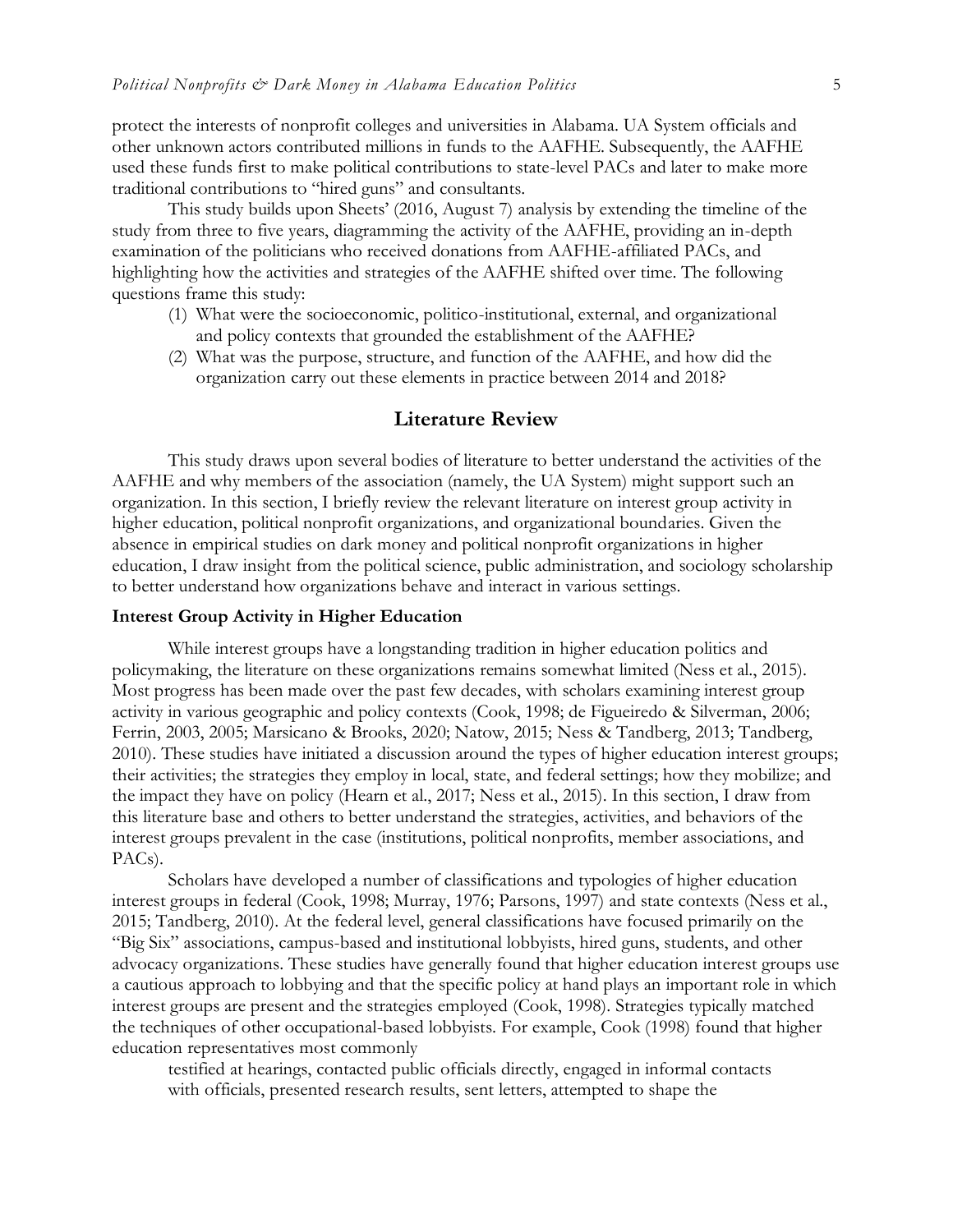implementation of policies, consulted with government officials to plan legislative strategy inspired letter-writing or telegram campaigns, shaped the government's agenda, and helped draft legislation, regulations, rules, and guidelines. (p. 145)

In addition to the federal context, scholars have also developed classifications of higher education interest groups at the state level (Goodall, 1987; Murray, 1976; Ness et al., 2015). For instance, Ness et al. (2015) presented a state interest group framework that categorizes higher education interest groups as obvious actors and less obvious actors. Obvious actors include state higher education agencies, governing boards, campuses, faculty and student unions, and PACs. On the other hand, less obvious actors include academics/consultants, business roundtables, chambers of commerce, foundations, think tanks, and regional compacts. As we would expect, political nonprofits and dark money organizations are not included within this conceptual framework because of their secrecy and recent proliferation. While certain labor unions are registered as a political nonprofit, these organizations are generally not attempting to conceal their activity or donors, and the primary source of revenue (membership dues) is known to the public.

This study is particularly concerned with governing boards and campuses (e.g., presidents, government relations), PACs, and political nonprofit organizations. Campus- and system-based lobbyists have been documented as playing a pivotal role in higher education policymaking. Murray (1976) described state higher education systems as an "internal lobby" that pressured policymakers to support their interests. In addition to the power of state agencies, Murray maintained that flagship and land-grant institutions, such as the UA System, wield significant power in state policymaking. Ferrin (2005) discovered that campus-based lobbyists "claimed their role was unique" and employed different strategies than other sectors, such as banks, healthcare institutions, trade schools, and K-12 education. While in-house lobbyists ranked the effectiveness of political campaign contributions relatively high, Ferrin's (2005) "interview data shows that in-house lobbyists generally would not even consider giving university funds for political campaign contributions" (p. 189). This hesitation to spend university funds for elections is a consequence of the ethical, legal, and practical implications of appearing partisan.

In addition to institutional based lobbyists, PACs and political nonprofits have also played a role in higher education politics, though this influence is more often described in the gray literature with a few exceptions (Cook, 1998; McLendon, 2003; Ness et al., 2015; Sabloff, 1997; Toma et al., 2006). Cook (1998) provided one of the most detailed accounts of how presidents view PACs as a lobbying tool. Most presidents viewed PACs as a liability that "would be inappropriate because of the nonprofit, tax-exempt nature of colleges and universities" (p. 169). In a survey of legislators in Pennsylvania, Sabloff (1997) found that more than half of legislators believed public universities should refrain from forming a PAC. While only a few studies in higher education focus on PACs, political scientists have extensively studied PACs, particularly as it relates to PACs representing business interests (Hillman et al., 2004). Studies on PACs have typically examined campaign finance data broken down by office (executive or legislative) or candidate characteristics (Democrat or Republican, incumbent or challenger), with many finding that these committees most often donate to incumbents (King & Robin, 2008). Following this line of thinking, PACs should be expected to overwhelmingly give to Republicans, incumbents, and those serving in important leadership roles, including education and budget committees in the house and senate. Political nonprofit organizations, including the subset of dark money organizations, are an understudied organization not just in higher education, but more commonly in most other sectors (Chand, 2017; Dimmery & Peterson, 2016; Oklobdzija, 2019; Walby et al., 2017). Law review articles represent the largest proportion of papers addressing political nonprofits and dark money groups since *Citizens* and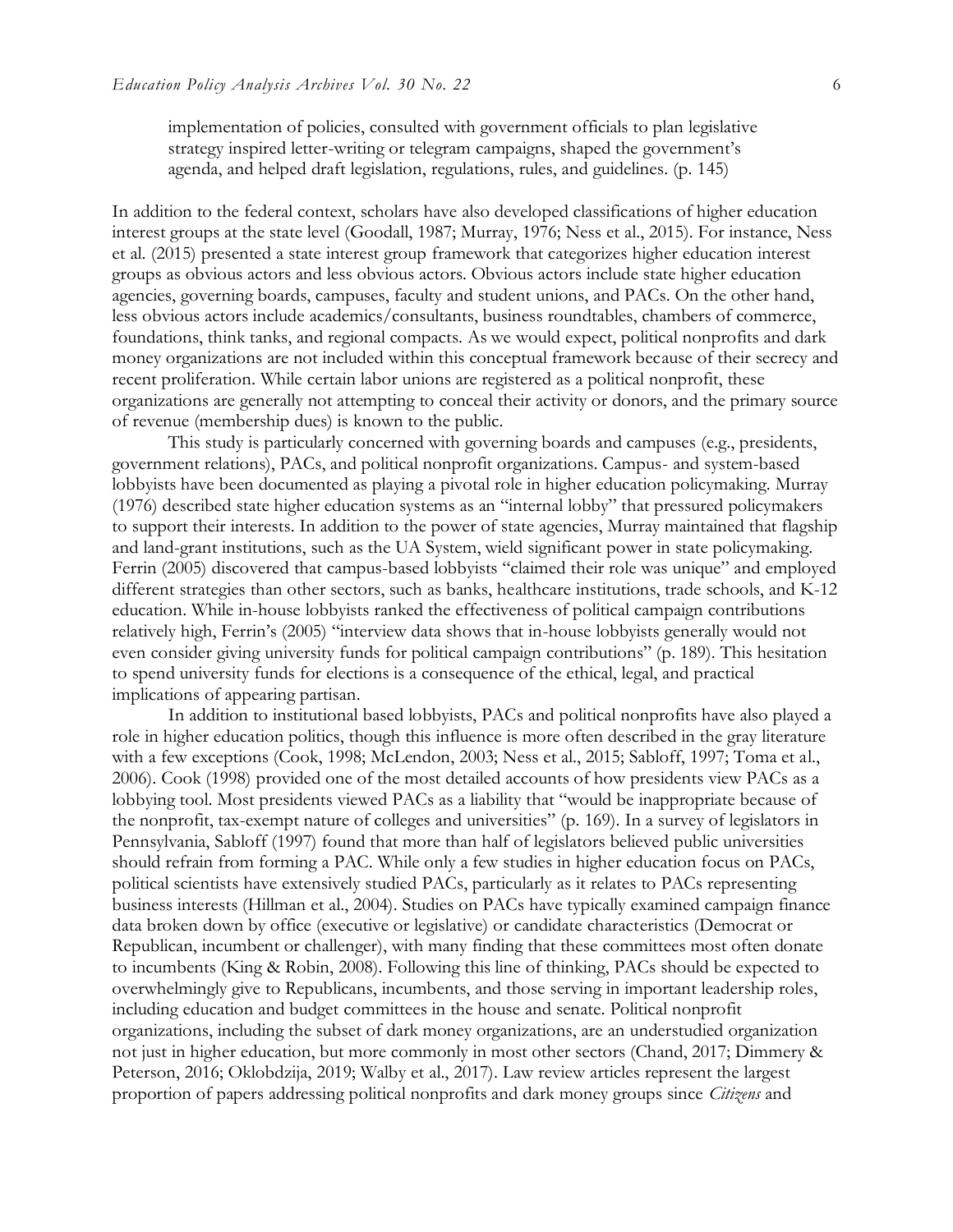*SpeechNow* (Potter & Morgan, 2013). Taken together, these studies provide insight into how political nonprofits spend money (e.g., advertisements, lobbying, PACs) as well as various methods to study clandestine organizations.

The scarce literature is a product of the secrecy of dark money organizations, the power of those behind these organizations, and the relatively short period since the *Citizens United* decision. Much of what is known about dark money in higher education arrives in the form of investigative journalism reports, grey literature, and book reviews, which largely focus on rightist movements (Apple, 2018; Mayer, 2016; McKinley, 2019, April 23; Schirmer & Apple, 2016; Schirmer & Apple, 2018; Sheets, 2016, August 7). Reports on dark money in higher education can be separated into direct influence and indirect influence. Dark money's direct influence on higher education arrives in multiple forms. This includes political nonprofits seeking to influence higher education policies (McKinley, 2019, April 23), working with or against students on student government elections (Warren, 2017, May 9), and collaborating with institutions on policy (Sheets, 2016, August 7). On the other hand, as Mayer (2016) described, higher education may be indirectly affected by the activity of dark money organizations that advocate for broad reforms, such as pro-business values. Despite these developments, there remains little scholarly literature about the role of political nonprofit and dark money organizations in higher education. These organizations can serve as a conduit for 501(c)(3) organizations, PACs, and other nonprofits to conceal the source of money in campaign contributions and other lobbying activities.

Several higher education scholars have explored how interest groups and institutions form coalitions to more effectively influence policy outcomes (De Give & Olswang, 1999; Harnisch, 2016; Tandberg, 2006). For example, in an examination of Washington's decision to create a branch campus system, De Give and Olswang (1999) found that different actors, such as campus and system leaders, legislators, state agency personnel, and powerful business and civic community groups, built coalitions to mobilize and advocate for shared policy interests. In another study, Tandberg (2006) discovered that structural factors affected institutions' willingness and ability to form alliances, including the characteristics of the institution (e.g., size), the distribution of power within the legislature, and the level of autonomy public institutions possessed. Using interviews with policymakers in Virginia and Michigan to examine business-led advocacy coalitions, Harnisch (2016) found that economic instability facilitated the development of coalitions. Because Alabama's Education Trust Fund (ETF) supports K-12 and higher education, these interests may have an incentive to create a coalition to harness the power of both sectors with the legislature.

#### **Organizational Boundaries**

Finally, this paper also draws on organizational literature to help provide context on organizational boundaries and the interplay between internal and external environments of higher education organizations. At its core, organizational boundaries are concerned with the "intersection of the organization and the environment" (Oliver, 2009, p. 1). Scholars have found higher education leaders play an important role in determining and shaping organizational boundaries (Barringer et al., 2020). Social network analysis, quantitative analysis, and descriptive studies have all illustrated how trustees, presidents, and affiliated organizations can reshape organizational behaviors, values, and boundaries (Barringer et al., 2020; Taylor et al., 2018). As it relates to this study, organizational theory helps to conceptualize the relationships between political nonprofits, the UA System, PACs, and other stakeholders. It also helps explain the implications of these organizations for the colleges and universities within the state.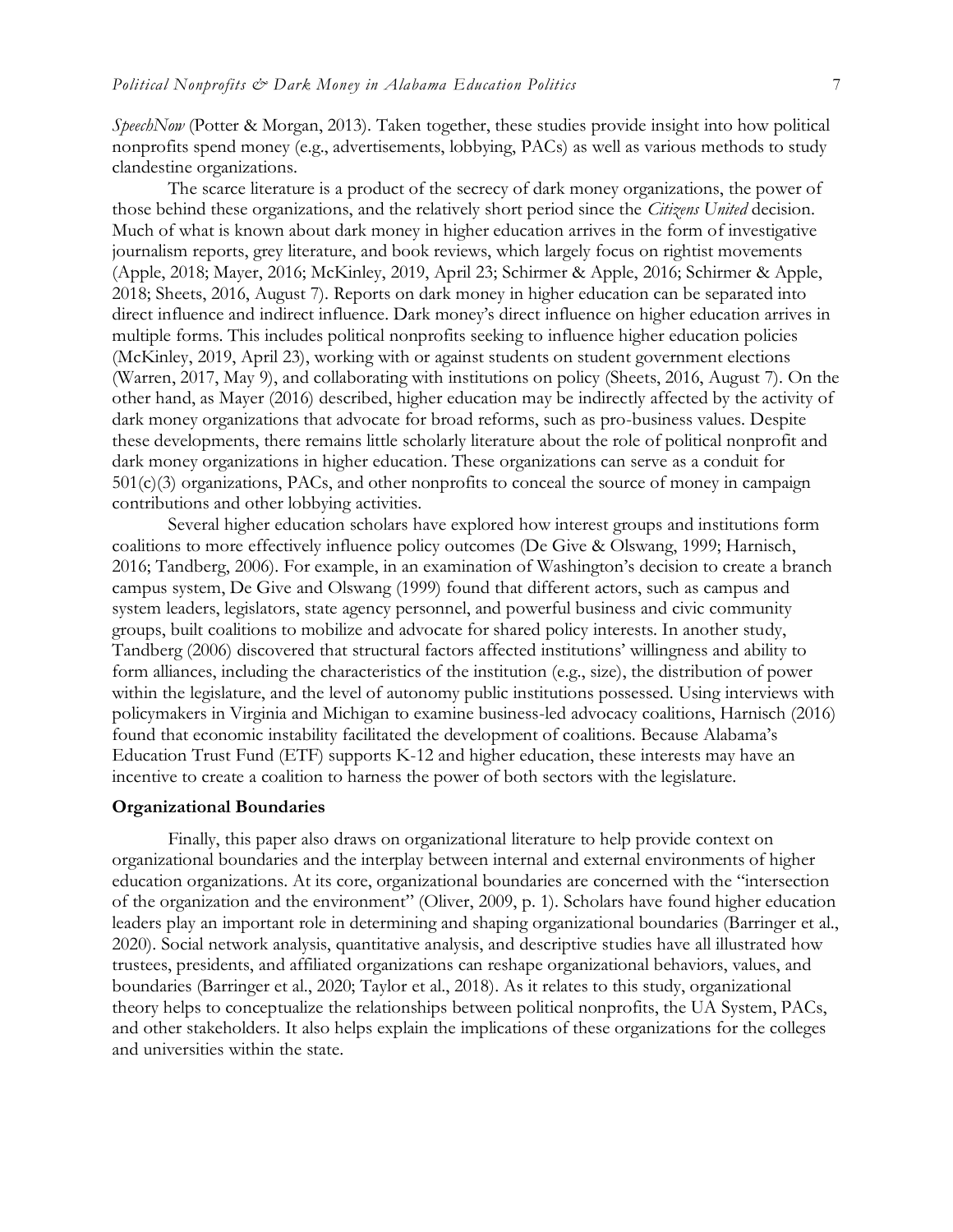## **Theoretical Framework**

This case study primarily draws upon resource dependency theory (RDT) to explore the dark money scheme in Alabama. RDT emerged from the organizational and management literature in the 1970s. It aims to explain how external constraints affect organizations (Pfeffer & Salancik, 1978). RDT predicts that an organization's ability to survive depends on the environment and its ability to maintain and obtain resources. Because organizations are not completely self-contained or autonomous, they rely upon imported resources and are constrained by interorganizational dependencies. When this interdependence couples with uncertainty about the behavior of connected organizations, "it leads to a situation in which survival and continued success are uncertain" (Pfeffer, 1987, p. 26). As a result, leaders of the organization take action by implementing strategies (e.g., mergers, joint ventures, political action, etc.) to manage external constraints and reduce environmental uncertainty (Hillman et al., 2009). Managerial attempts to completely handle external interdependencies are often futile, only serving to cultivate additional avenues of dependence and interdependence within the environment. While these attempts may be in vain, they illustrate an underpinning principle of RDT—that is, controlling resources is a fundamental aspect of interorganizational power. This power, or at least the quest for it, inevitably changes the behavior of organizations.

In higher education, RDT serves as a key framework to understand how higher education institutions respond to and manage the demands of internal stakeholders and external stakeholders (e.g., students, state legislatures, governors, philanthropies, and state funding agencies) to ensure institutional survival and success (Fowles, 2014). To illustrate how RDT can be conceptualized in higher education, let us consider the relationship between public universities (e.g., the UA System) and the demands of their various external stakeholders following the Great Recession. Much like other public institutions, the UA System primarily relies on two revenue streams: state appropriations and tuition and fees (Fowles, 2014; Powell & Rey, 2015). RDT theory can help us understand how the UA System might react to the shift in its principal revenue source from state appropriations to tuition and fees following the Great Recession (State Higher Education Executive Officers Association, 2021). In a study on resource dependency in public universities, Fowles (2014) found that as an institution's reliance on tuition increased, so too did the institution's focus on educational activities. At the same time, RDT suggests that public institutions will also take specific measures to hold on to a longstanding resource, such as state appropriations and federal grants. It might mean that they spend more time and money on educational activities and student recruitment strategies than lobbying the state legislature for appropriations, but institutions should be expected to make decisions that safeguard revenue and support success. RDT can improve our understanding of why the UA System and other unknown donors may have been compelled to use a dark money group to elect and lobby policymakers. When considering the theory in conjunction with the literature on organizational boundaries and interest group activity, it can help to explain the blurring of boundaries between various organization types and the interconnectedness of key actors in all organizations.

## **Research Design**

I selected a descriptive case study methodology to explore the origins and activities of the AAFHE (Gerring, 2012; Simons, 2009; Yin, 2017). The purpose of a descriptive case study is to "describe a phenomenon (the 'case') in its real-world context" (Yin, 2017, p. 238). Case study approaches allow researchers to study the "contextual conditions" and "situation" of a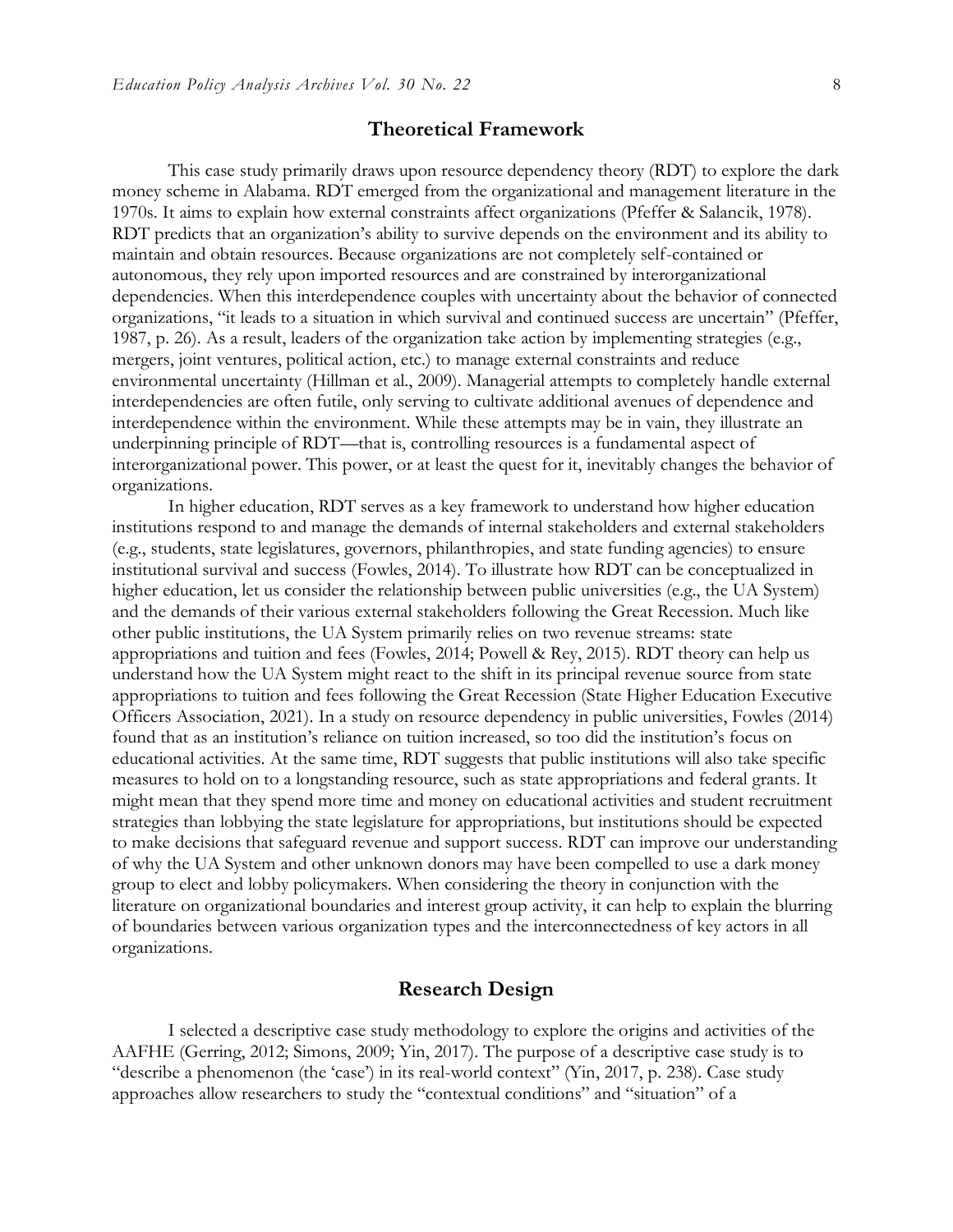contemporary event—that is, the social, economic, political, legal, and ethical contexts that shaped the behavior of the AAFHE (Stake, 2006; Yin, 2017). The goal of this descriptive case study is "to explore the particularity, the uniqueness, of the single case" (Simons, 2009, p. 3). Descriptive case study approaches are especially useful when little research has been conducted on the topic at hand, as is the case with political nonprofits and PACs.

In this descriptive study, the AAFHE is positioned as the primary actor of interest, serving as a hub connecting the UA System and other institutions with PACs and lobbyists. I argue that as a political nonprofit (dark money) organization, the AAFHE and its affiliates represent an extreme and unique case worth examining for several reasons. First, this case represents one of the few known examples of a dark money network's activity in higher education politics due to a rare disclosure. Second, there are relatively few studies on political nonprofits and PACs in public higher education due to most institutions' hesitancy to appear partisan. This case represents a significant departure from the commonly held notion that public institutions refrain from electoral involvement using PACs and other political organizations. Finally, many studies on higher education interest groups are positioned either at the state or federal level. This case provides details of the AAFHE's activities at both the federal and state level, with important distinctions in the strategies used in the different contexts.

In the rest of this section, I present the data collection methods and analysis process used to study the AAFHE. The unconventional nature of the case called for unorthodox methods, both in data collection and analysis. Data collection challenges were abounding. Most notably, the hidden nature of dark money and clandestine organizations made collecting data inherently problematic. Additionally, only a few scholars have explored political nonprofits up to this point, leaving no blueprint for how to design a study where the organization legally conceals data.

To ensure the development of a robust case study, I identified and collected "multiple sources of evidence" (Yin, 2017, p. 110). A consequence of studying dark money and interest group activity in politics is that one must know where to look, and, even then, the information may be unavailable. However, the adoption of transparency policies targeting campaign finance and public agency spending around 2010 provided an opportunity to illuminate how political nonprofit organizations operate in Alabama. For instance, then-Governor Bill Riley signed an executive order in February 2009 that required all government institutions to have a publicly accessible website that detailed spending (AL. Exec. Order No. 46, 2009) and followed it up by signing a law in March 2009 requiring the comptroller to post and establish a database of state expenditures (Ala. Code. §41-4-65, 2015).

#### **Data: Developing the Follow-the-Money Scheme**

The data for this study was collected iteratively and stored in an Excel workbook. To begin, I conducted a desk review of books, newspaper articles, research articles, and websites to collect all known information on the case. Next, I systematically collected data from various public sources to detail the AAFHE's activities and develop the follow-the-money diagram (Figure 1). The sources to create the follow-the-money timeline included the institutional expenditure websites mandated by state law, Internal Revenue Service (IRS) Form 990, the Alabama Electronic Fair Campaign Practices Act (FCPA) reporting system, Integrated Postsecondary Education Data System (IPEDS), and federal lobbying disclosures.

I focused my initial data collection on the AAFHE given its centrality to the case. To begin, I collected contextual information for the AAFHE using the IRS Form 990 available on the IRS and ProPublica websites. While certain limitations exist, 990 forms contain a wealth of information regarding the activities of nonprofit organizations. For each year the AAFHE filed a 990, I recorded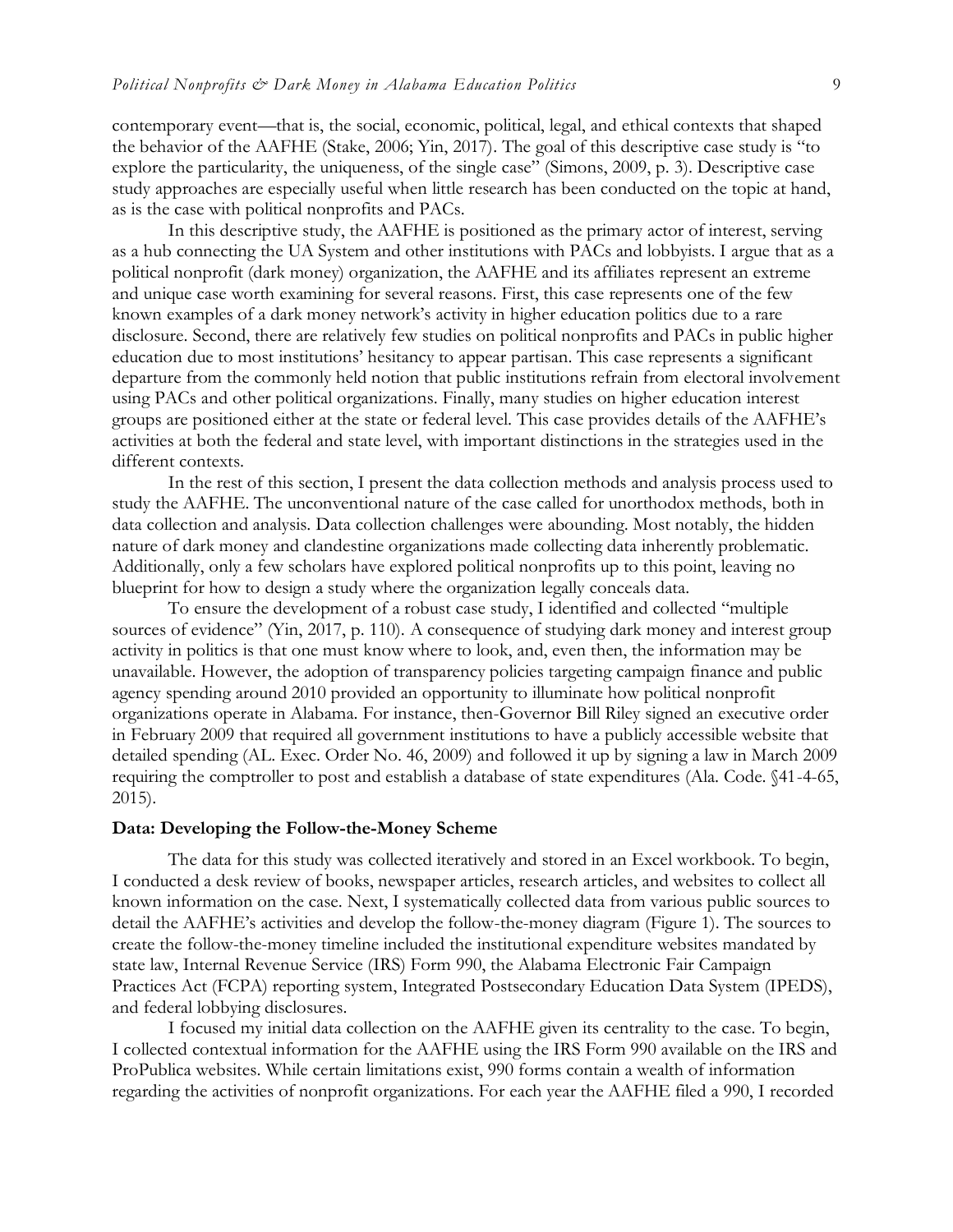the revenue, expenses, other financial information (assets and liabilities), the board members, independent contractors, and whether the organization made direct or indirect political contributions. Importantly, these forms allowed me to identify organizational leaders as well as determine when the AAFHE was established and eventually halted operations. With this information, there were several emergent avenues of research, which included investigating and determining where the political contributions were made in the early stages of the organization, what relevance the board members had in the case, how these board members changed over time, and the utility of the independent contractors used.

#### **Beneficiaries of the AAFHE**

The AAFHE and other relevant organizations' political contributions were collected using the Alabama FCPA Reporting System and the Alabama Ethics Commission website. The Alabama FCPA Reporting System was created in response to a campaign finance law passed by the Alabama Legislature in 2011, which required "electronic reports of contributions and expenditures to increase the efficiency of data entry, provide more accurate data, enhance reporting capabilities and improve user navigation of the system" (Merrill, 2019, para. 2). The FCPA Reporting System provides extensive information about campaign finance in Alabama, including a searchable and downloadable database for contributions, expenditures, and filings for PACs. The reporting system provides information about the contribution ID, the filing date, the contribution date, the contributor, the contributor's location, the contributor type (e.g., Group/Business/Corporation), the contribution amount, the contribution type (e.g., cash), the recipient name, and the recipient organization ID. Knowing that the AAFHE made political contributions in 2014 and 2015 based on the 990 forms, I used the FCPA Reporting System to track the flow of money from the AAFHE to several PACs and from these PACs to political campaigns. The reporting system also allows users to download substantial information about registered PACs, including founding documents and financial reports. The FCPA system and the 990 forms permitted the tracking of money from the AAFHE to PACs, consultants, and other various expenses.

#### **Benefactors of the AAFHE**

As expected, identifying the dues-paying members and determining how much money they donated to the AAFHE proved the greater challenge. The article by Sheets (2016, August 7) provided one solution to this problem: public universities and colleges' expenditures database. I used IPEDS to identify and collect descriptive information on public colleges and universities in Alabama. I was able to identify two organizations, both within the UA System, that made contributions to the AAFHE using institutional expenditure databases, with the UA System far exceeding the spending of any other known donor. However, institutions reported the name of the entity receiving money in different ways. For example, the UA System reports the AAFHE as the "ALABAMA ASSOCIATION FOR HIGHER." Complicating matters, there is another association in Alabama, the Alabama Association for Higher Education in Business (AAHEB), which consistently received funding from public institutions in the state. In cases where the AAFHE was not clearly identified or distinguishable from the AAHEB, I excluded it from the calculations.

#### **Data: Contextualizing the AAFHE's Activities**

In this step of data collection, I focused on providing important context to the follow-themoney scheme. I collected additional documents related to the AAFHE and other organizations and actors identified in the first wave of data collection. The purpose of this wave of data collection was to provide much-needed context to the organizational and financial reports filed with the federal or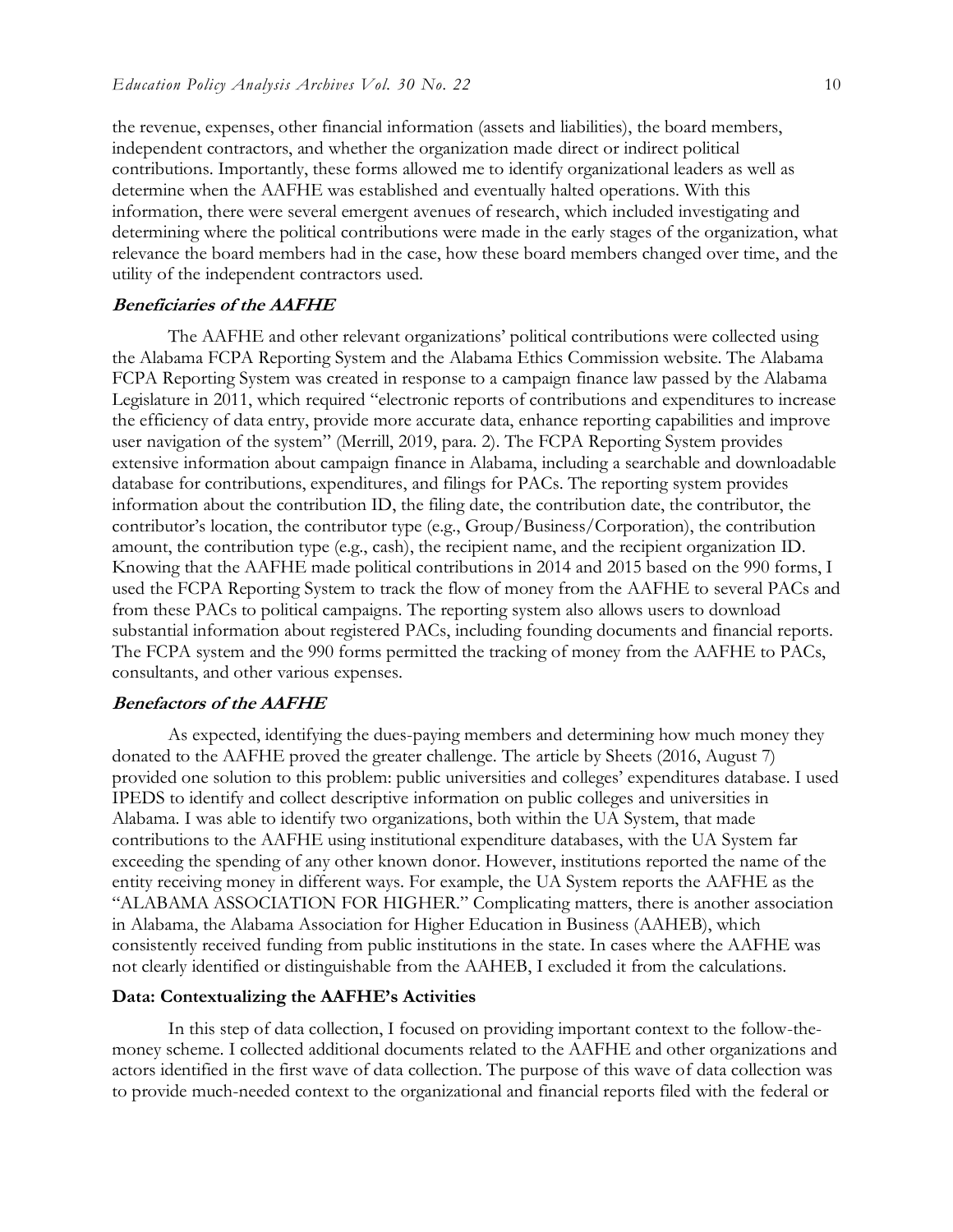state government. Documents collected in this wave were used to identify and describe the socioeconomic, politico-institutional, external, and organizational and policy contexts that grounded the establishment of the AAFHE.

Data was gathered from a combination of news articles, the AAFHE's now-defunct website (using Wayback Machine), government websites, Newspapers.com, Ballotpedia, federal lobbying disclosures, LinkedIn, and publicly available online databases. Given the vast and wide-ranging information related to the AAFHE, data was collected systematically using specific keywords, with internet search results limited between 2008 and 2019. I used Google (general and news searches), YouTube, and the websites of prominent organizations, advocacy groups, institutions, policymakers, and state agencies to collect data. Documents gathered included media reports (print and video), magazines, policy reports (i.e., government & intermediary groups), opinion articles penned by key actors, website information, press releases, and trademark information. Similar to deductive coding, search keywords included (but were not limited to) "Alabama Association for Higher Education," "Innovation PAC," "William/Bill Jones," "Robert Witt," "Education Trust Fund," "University of Alabama," "Auburn University," "Alabama Unites for Education," "Alabama Education Association," "State Budget," "Budget Shortfall," "Higher Education," "Van Scoyoc Associates," "Results LLC," "Vertical Strategies LLC," and "Fine Geddie." Search terms were based on data collected in earlier stages and the author's familiarity with state-level politics and finance policy.

#### **Analysis**

I primarily relied on Microsoft Excel to manage, organize, and analyze the organizational and institutional data collected in the case (Bowen, 2009). This analysis used document analysis and a quasi-historical case study approach to organize all documents and information in a chronological order to build a timeline of activities (Bartlett, 1991; Kenny & Grotelueschen, 1984). To accomplish this, about 10 tables were created to detail the contributions to and expenditures of the AAFHE, political expenditures of the Innovation PAC, institutional characteristics, state appropriations, federal lobbying expenditures, and key actors in the case. I used Microsoft Visio to diagram the known financial activities of the AAFHE and affiliated organizations presented in Figure 1.

The next step of analysis focused on understanding the inner workings of the AAFHE and members of its dark money network. This stage of analysis mirrored a detective following breadcrumbs of a case. I began the analysis by examining each organization and person that was identified in the organizational documents collected. This illustrated just how closely connected the UA System was with the AAFHE and the Innovation PAC. Moreover, using state sources and Ballotpedia, I classified every recipient's political party, leadership role, committee assignment, status as an incumbent or challenger, and whether they won the election for the specified period. Federal lobbying data for the AAFHE was also analyzed to understand the common firms and businesses representing the association and its members on federal matters. I collected names, dates, quotations, and other contextual information from the newspaper articles, websites, and other documents.

#### **Limitations**

There are several limitations to this study that are worth noting. First, this study relies solely on publicly available records and documents. Given the sensitive nature of the topic, interviews with key individuals connected to the AAFHE were not possible. Interviews might have provided additional context as to why a dark money group was seen as a viable strategy, who the other donors were, and other strategies employed by the AAFHE. As expected, another limitation of the data is related to the specificity of the data provided on 990 forms. Because the financial data on a 990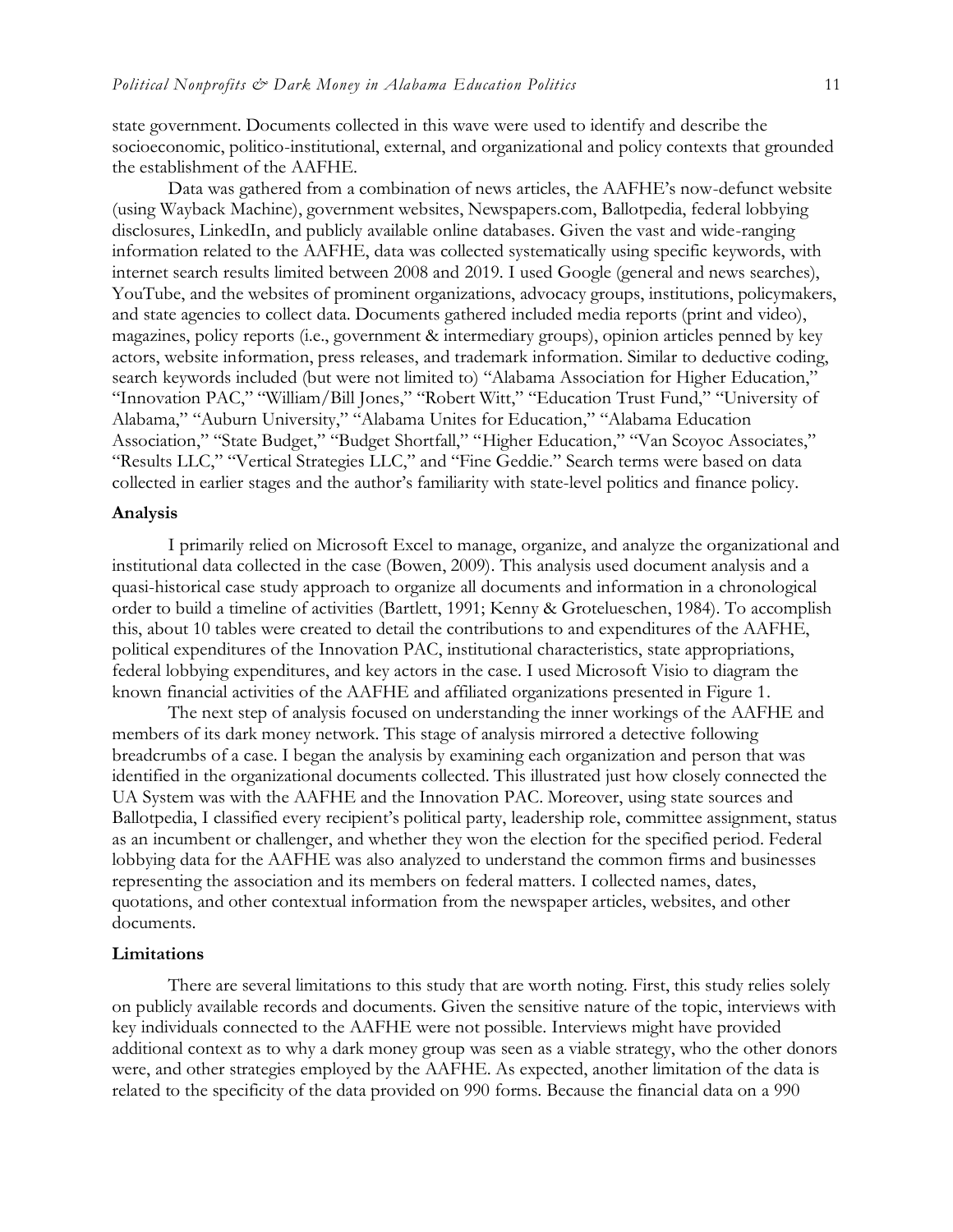form is vague, more than half of the AAFHE's expenditure data is reported in broad categories, such as other (fees for service). Without insider knowledge, the data does not allow one to discern the precise purpose of all spending or who the recipients were of these other expenditures. Knowing this information would illuminate whether spending was directed toward political objectives or other organizational needs. Finally, because some sources of data are reported using different fiscal year cycles, there is some difficulty in triangulating all financial data (Sheets, 2016, August 7).

#### **Trustworthiness**

Several steps were taken to ensure trustworthiness in the data and mitigate the limitations outlined above. I used Lincoln and Guba's evaluative criteria for trustworthiness (Lincoln & Guba, 1986). To establish confidence in the findings (credibility), I engaged with this data for a prolonged period (three years) and triangulated data using multiple sources (Yin, 2017). For example, I used Sheets (2016, August 7) as a foundation to triangulate data in the UA System expenditure database. In another example, I used a combination of PAC filings, the White Pages, and a birth date in a newspaper article to confidently identify the former house clerk who first registered the Innovation PAC. I established an audit trail for how I collected all financial and campaign data to ensure credibility and openness in findings. I ensure the dependability of my findings by developing memos throughout the collection and analysis process as well as creating numerous network diagrams to help visualize individual and organizational connections.

## **Sweet Home Alabama**

To examine the conditions that grounded the establishment of the AAFHE, I employ a state higher education policy ecology to illuminate the socioeconomic, organizational, politicoinstitutional, and external contexts of Alabama (Hearn & Ness, 2017). Higher education scholars have proposed conceptual frameworks that help explain the factors and characteristics that lead to state-level policy outcomes (Hearn et al., 2017; Hearn & Ness, 2017; McLendon & Hearn, 2007; Ness et al., 2018). These scholars have argued that state policy outcomes are shaped by the conditions within individual states as well as interactions with external factors such as the federal government or other states.

#### **Socioeconomic Context**

The socioeconomic context of a state is integral to state policy decisions in higher education. Alabama has a population of about five million people and is predominantly White (65.6%) and Black (26.8%; U.S. Census Bureau, 2018). In terms of age, people under 18 make up 22.5% of the population and people over 65 make up 16.5% of the population. An aging population often shifts some state priorities to elderly services, leading to a predictable clash between elderly and senior services and education services. Degree attainment in Alabama has also lagged when compared to other states, ranking as the seventh lowest state—only a quarter of the population has received a bachelor's degree or higher (U.S. Census Bureau, 2018). Widespread poverty has been a longstanding issue in Alabama, which has one of the highest poverty rates in the country. The median household income and the per capita income in Alabama were about \$45,000 and \$25,000, respectively, in 2017. The Black Belt counties in Southern Alabama are among the poorest areas in the US, having been "fueled by centuries of racism and institutional neglect" (Hirschfield, 2019, p. 4). The socioeconomic characteristics have important implications for this case because the context helps to determine the state's priorities and tax base.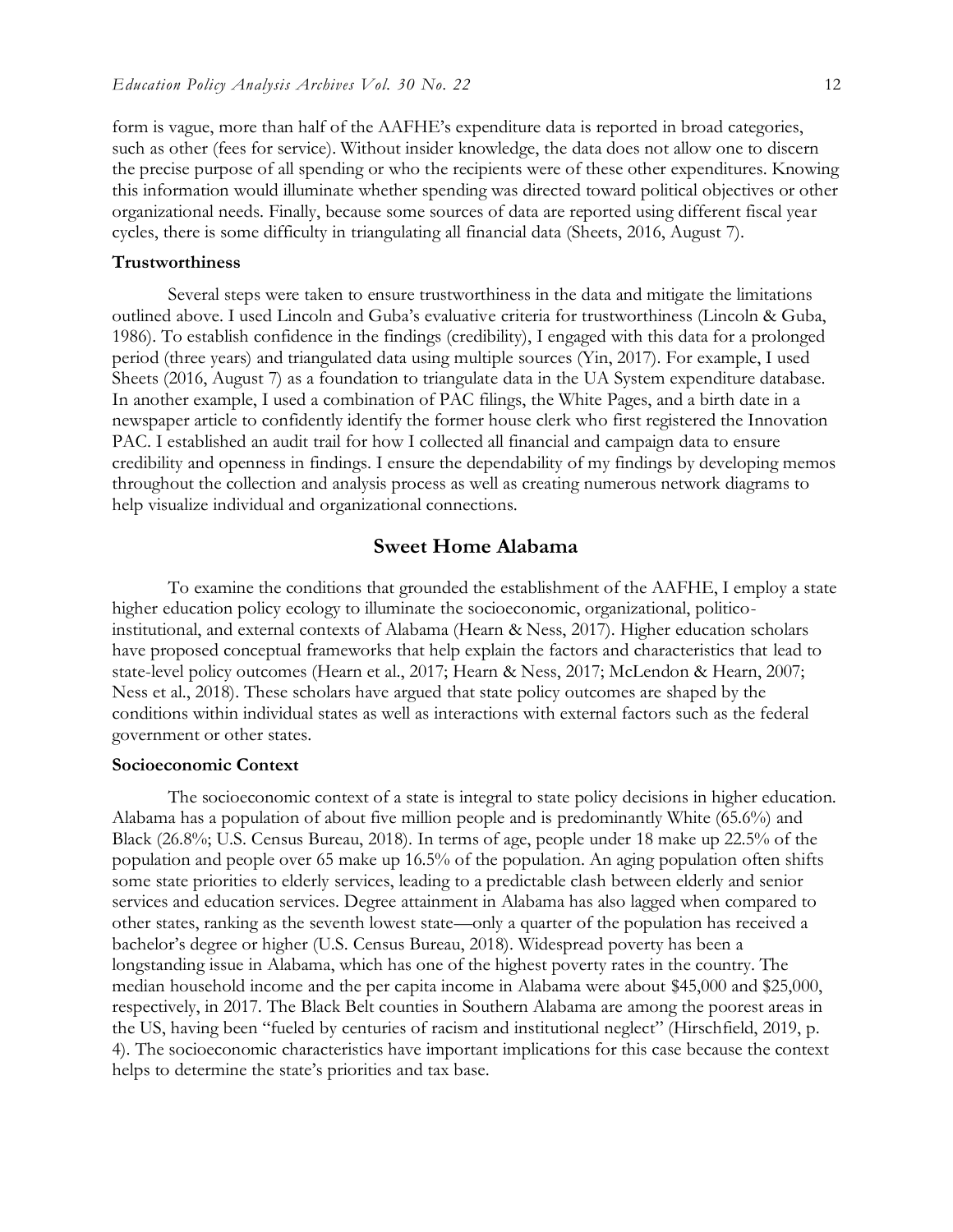#### **Organizational and Policy Context**

The organizational and policy context of a state affects higher education decision making and outcomes. There are about 65 nonprofit colleges in Alabama, which includes 14 public four-year institutions, 26 public two-year colleges, and about 15 private nonprofit in-state institutions, seven of which are historically Black colleges and universities. In 2017, public four-year institutions in Alabama enrolled about 150,000 students. The UA System and the Auburn System enrolled 40% and 21%, respectively, of all students attending four-year public colleges in the state. Together, they enrolled 45% of the approximately 200,000 students enrolled at public colleges in 2017. The University of Alabama, the flagship of the UA System, enrolled 35,344 full-time equivalent (FTE) students in 2017, with Auburn University enrolling 26,920 FTE students. Five of Alabama's public institutions are classified as doctoral universities: The University of Alabama, the University of Alabama at Huntsville, Auburn University, the University of South Alabama, and the University of Alabama at Birmingham (UAB). UAB and the University of South Alabama are home to Alabama's two public medical schools.

Education funding has been the central policy posture in Alabama. It is important to highlight a few unique characteristics of the Alabama budget process. The government of the State of Alabama operates using funds from six sources: State General Fund, Education Trust Fund (ETF), Public Road and Bridge Fund, Alabama Medicaid Fund, Mental Health Fund, and Public Welfare Trust Fund (Executive Budget Office, 2019a). Revenues for these funds are collected from a variety of sources, such as state tax revenue, the federal government, and interest. Each year, the governor submits two separate budget proposals for consideration by Alabama lawmakers: the ETF Budget Act and the General Fund Budget Act (Arise Citizens' Policy Project, 2015). Alabama is one of three states to have a separate budget for education and general appropriations.

The Alabama State Legislature has historically possessed little budgetary discretion regarding revenue generated from state taxes. Earmarks are the reason. Earmarking refers to the constitutional or statutory designation of tax revenues for a particular purpose. Across the country, the average proportion of state tax revenue earmarked in 2005 was about 25% (Perez, 2008). In that same year, 84% of Alabama's state tax revenue was earmarked, which far exceeded every state in the US. In 2017, 93% of all revenues were earmarked (Joint Task Force on Budget Reform, 2017). On one hand, the earmarking of state tax revenues has prevented lawmakers in Alabama from creating a budget that addresses current problems facing the state. On the other hand, earmarks have also protected certain public services (e.g., education) from taking larger cuts to fund other public services (e.g., healthcare). The tradition of earmarks and their relation to education funding remains a contentious issue in Alabama (Alabama Policy Institute, 2017; Cason, 2018, January 24).

The ETF represents the largest operating fund in Alabama, receiving \$14.6 billion of the \$29.1 billion allocated by the Alabama State Legislature in 2014 (Arise Citizens' Policy Project, 2015). The ETF is "used for the support, maintenance and development of public education in Alabama, debt service and capital improvements relating to educational facilities, and other functions related to educating the state's citizens" (Executive Budget Office, 2019b, para. 2). All state money provided to public P-20 institutions in Alabama originates from the ETF, which operates using income tax (61%), sales tax (27%), utility tax (7%), and use tax (4%) (Arise Citizens' Policy Project, 2015). Most revenues received through the state income and sales taxes are designated for the ETF (Perez, 2008). Income and sales tax revenues often signal the health of an economy, which provides an explanation as to why the ETF's financial stability tends to mirror the health of the state's economy.

Public colleges in Alabama faced significant cuts following the Great Recession. After adjusting for inflation, Alabama was one of eight states where per-student funding "fell by more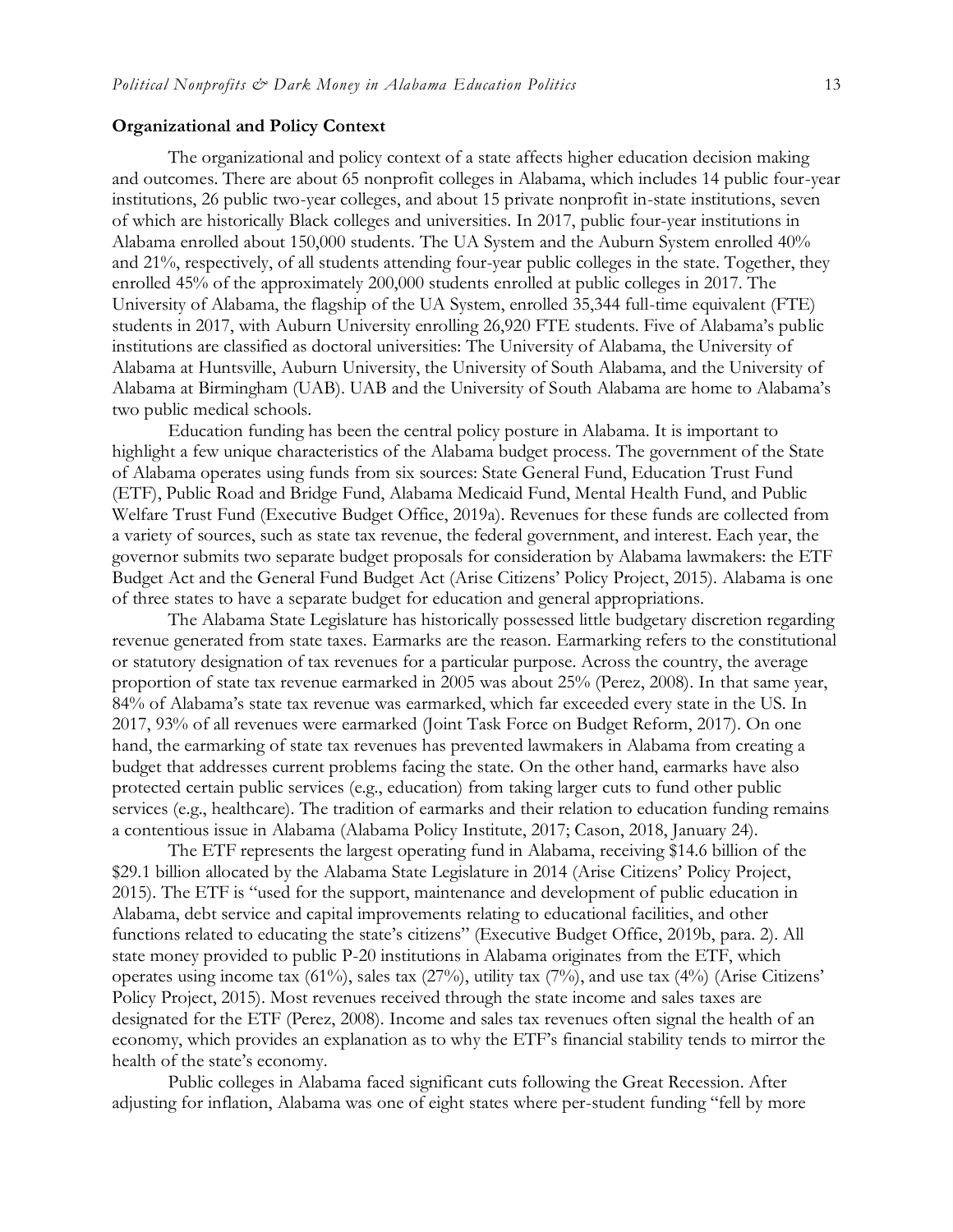than 30 percent" between 2008 and 2017 (Mitchell et al., 2017, p. 2). Published tuition at institutions in Alabama increased more than 60% during the period (College Board, 2017). Alabama institutions have sought different strategies to maintain and improve quality considering reduced state appropriations. The principal strategy has been to secure ETF expenditures to public institutions in the state. The UA System and other public colleges have also pursued out-of-state students to supplement enrollment and mitigate financial troubles (Anderson & Douglas-Gabriel, 2016; Pappano, 2016; Rhodes, 2018). Public funding for education represents the key policy posture for higher education in Alabama.

#### **Politico-Institutional Context**

The political conditions and institutional arrangements represent yet another important context that influences education policymaking. The Alabama Commission on Higher Education (ACHE) is the coordinating agency for four-year public postsecondary education in Alabama and has the statutory responsibility of planning, coordinating and reviewing the budgets of individual institutions and recommending a consolidated budget. The ACHE has a relatively limited role in managing the state's postsecondary institutions. Additionally, established as an independent Board of Trustees in 2015 by the Alabama Legislature, the Alabama Community College System (ACCS) is the statewide governing board for about 25 comprehensive community colleges and technical colleges. In addition to the ACCS and ACHE, the Alabama Association of Independent Colleges and Universities is a state-level organization representing 14 private institutions that enroll more than 24,000 students.

For public universities, most power resides in the system- and institution-level boards, with individual institutions and systems loosely organized under the ACHE. Alabama has two multicampus governing boards established in the state constitution. The Board of Trustees of the UA System is made up of 17 self-nominating members and governs the University of Alabama, the University of Alabama at Birmingham, and the University of Alabama in Huntsville (UA System, n.d.). The Board of Trustees of Auburn University is comprised of 12 members appointed by the governor and governs Auburn University and Auburn University at Montgomery. The other fouryear institutions in the state have institutional governing boards, with members generally appointed by the governor.

The politics of Alabama are increasingly Republican. At the federal level, the state's two Senate seats are split between a Democrat and a Republican. The party control is more pronounced in the U.S. House of Representatives with one Democrat and six Republicans representing Alabama. At the state level, Alabama's government has been unified under Republican control since the 2010 election. Prior to the 2010 election, Democrats maintained a 23–12 majority in the Senate and a 62– 43 majority in the House (Ballotpedia, 2020). However, the Democrats' advantage was wiped out following the 2010 election, with Republicans taking a 22–12 majority in the Senate and a 66–39 majority in the House. This mirrored a national trend of state legislatures transferring control from the Democrats to the Republicans for the 2010 election (Balz, 2010, November 14). Several Democrats switched parties in 2010, exacerbating the drastic change in party control (Shryock, 2010, November 22). Over the past decade, Republicans have increased their stronghold on Alabama state government.

Broadly, there are a moderate number of interest groups (600 to 999) in Alabama (Newmark & Nownes, 2018). Notable interest groups in the state include the Alabama Education Association (AEA), the Alabama Power Company, the Alabama Farmer's Federation, the Higher Education Partnership, and the Business Council of Alabama. The AEA is the statewide professional association that represents public educators. The AEA, which holds a  $501(c)(6)$  designation, is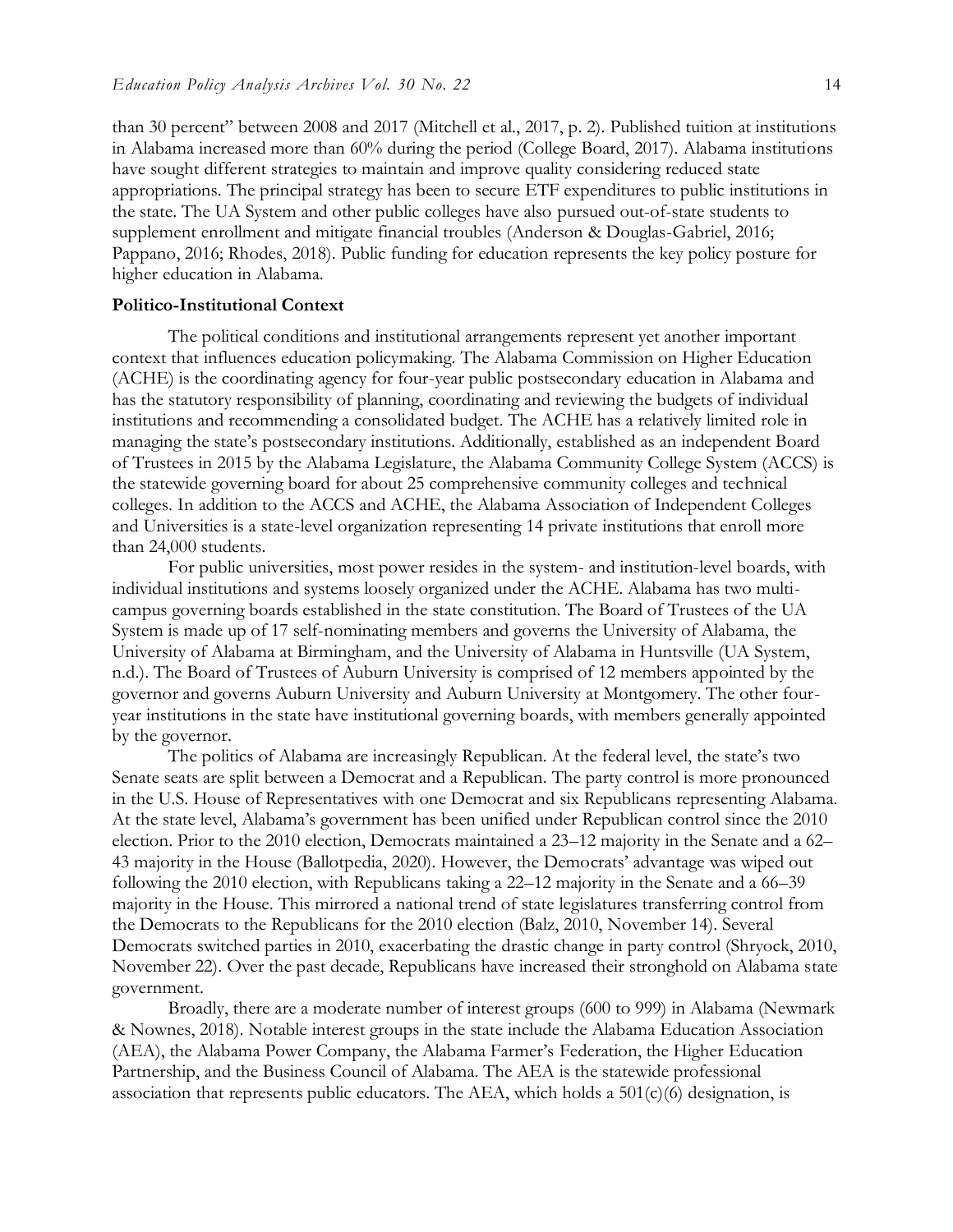affiliated with the National Education Association and was long considered one of the most powerful state-level teacher unions in the country (Winkler et al., 2012). Within the state, the AEA was viewed as the backbone of Democratic politics for decades (Stewart, 2016). Though the AEA's power has diminished in recent years, it remains an influential force in Alabama education policy with more than 80,000 members. The Higher Education Partnership has served as a traditional state-level institutional association in higher education; it was established in 1997 as a 501(c)(6) nonprofit organization to advocate for four-year public colleges in higher education (Vocino, 2009/2015). The Alabama Policy Institute represents the only ideological think tank in Alabama (Ness & Gándara, 2014). Thomas and Hrebenar (2004) described the interest group power in Alabama and four other states as dominant, which indicates interest groups have an "overwhelming and consistent influence on the policymaking process" (Thomas & Hrebenar, 2004, p. 121). Indeed, interest groups and lobbyists possess enough influence to warrant one of the state's conservative papers to publish an annual list of the most powerful lobbyists, consultants, and economic developers (Staff, 2018). Alabama's vibrant interest group landscape and history of political corruption fosters a culture where the AAFHE felt it could operate with little consequence.

#### **External Context**

State policymaking does not occur without influence from external factors, both from other states and federal actors. Alabama is certainly competing with other states for industry in the decision to provide substantial tax breaks to entice companies to invest in the state (Center for Business and Economic Research, 2018). The Congressional ban of federal earmarks in 2010 had a major impact on federal revenue for Alabama, with the state ranking among the top in total and percapita funding from earmarks (Delaney, 2011; Jones, 2010, November 29). Additionally, the federal government provides substantial research dollars to Alabama institutions, most notably UAB (Greer, 2018, February 07). For example, UAB ranked 31st in the country with \$348.6 million in federally financed higher education research in 2016, primarily for biomedical and life sciences research (National Science Foundation, 2016).

### **Case Summary**

Following his retirement as Director of Government Relations for the UA System in 2013 (Jones, n.d.), William (Bill) R. Jones founded the AAFHE as a 501(c)(6) nonprofit organization on February 11, 2014. The AAFHE's mission was to "promote the common business interests of all nonprofit institutions of higher learning in the state of Alabama along with their respective affiliated organizations in the health care, research and service sectors" (AAFHE, 2014, p. 1). The organizational structure of the AAFHE included three trustee positions—president, vice president, and secretary/treasurer—and one communications staff member to assist the president in day-today operations (AAFHE, 2016c). According to its now-defunct website (AAFHE, 2016a), the AAFHE pursued six goals: (1) inform the citizens of the State of Alabama and its leaders on important issues in Alabama's higher education; (2) foster an ongoing rational discussion of higher education among the people of the State of Alabama and its leaders; (3) promote higher education as a driver of economic success in the State of Alabama; (4) maximize the impact higher education has on Alabama's economy; (5) promote higher education as a catalyst for recruiting industries and creating jobs in the State of Alabama; and (6) advocate for the advancement of healthcare research in Alabama.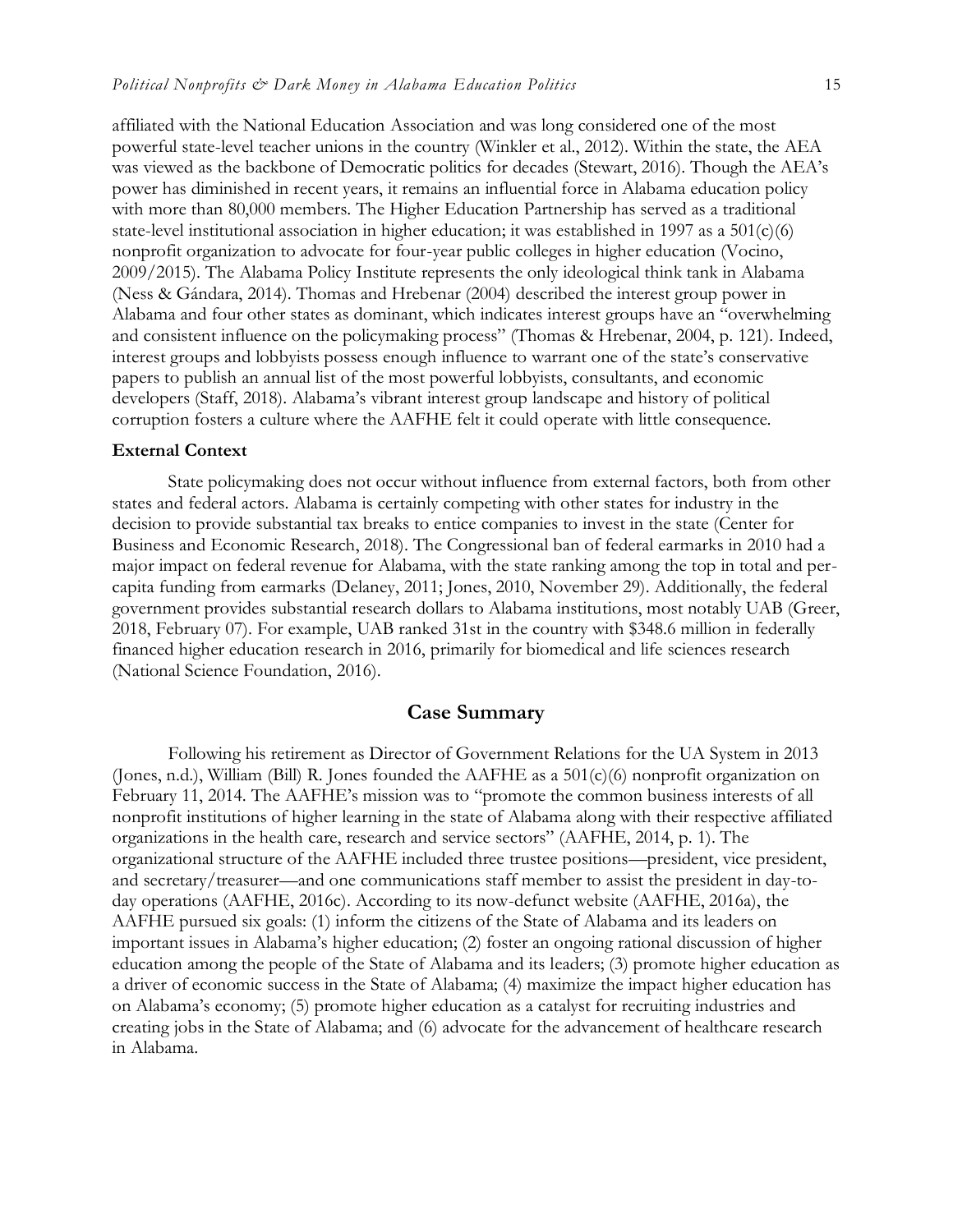#### **Factors Leading to the Founding of the AAFHE**

Several political, economic, and organizational conditions led to the establishment of the AAFHE, notably the diminishing political influence of the AEA and reductions in state appropriations. Kelle Reinhart, the Senior Vice Chancellor for Communications and Community Relations of the UA System, suggested that the AAFHE's establishment was primarily related to maintaining and increasing funding for nonprofit colleges and universities:

In the aftermath of recent turmoil surrounding the Alabama Education Association and repeated efforts in the past few years by some state leaders to take money from education to spend on other state services, AAFHE was founded to promote the interests of all nonprofit higher education institutions and their affiliates, including the protection of the Education Trust Fund from further raids. (as cited in Sheets, 2016, August 7, para. 24)

The perceived need for the AAFHE and new powerful education lobby in the state came on the heels of the demise of the once-powerful AEA.

Under the leadership of Dr. Paul Hubbert, the AEA transformed into one of the most powerful interest groups in Alabama between 1969 and 2011. Hubbert played a pivotal role in guiding education policy and politics in Alabama by funding campaigns and lobbying state politicians (Eddins, 1997; Vocino, 2018/2019), earning him the moniker of the "real governor" of Alabama (Browder, 2010). With a shift in party control on the horizon, Hubbert steered more of the AEA's political activity toward AEA-friendly Republicans in the 2010 election, including millions spent on negative advertisements to defeat an outspoken critic of the association running for governor (Stewart, 2016). When the AEA's preferred choice was elected governor in November 2010 (Talbot, 2010, October 17), Republicans then held unified control of the government. Wasting no time at all, outgoing governor Bob Riley called a special session on ethics reform in December 2010 with the newly elected legislature; the terms of state legislators begin the day following their election in Alabama (Robertson, 2010, December 1). During the lame-duck session about campaign finance and ethics reforms, the Republican-controlled legislature passed seven bills that Riley signed into law, including a law that prohibited associations like AEA from using membership dues automatically deducted from public employees' paychecks to make political contributions (Chandler, 2010, December 2010). This was a major blow to the key revenue source of the AEA's political activity. With a Republican supermajority in the state legislature and Hubbert's retirement in 2011, the AEA struggled to maintain its presence as the primary mover and shaker of education politics in the state.

Leadership turmoil, political thrashings, and the financial issues that subsequently arose plagued the AEA following Hubbert's retirement. His successor, Henry Mabry, took out large loans to make significant investments in the 2014 election. During the 2014 election cycle, for example, through its affiliated PAC, Alabama Voice Of Teachers For Education, the AEA contributed more than \$12 million to political candidates' campaigns in 70 different races, with only seven AEAsupported candidates winning a seat (Vocino, 2018/2019). The cost of the 2014 election and reduction in membership revenue placed the AEA into financial troubles, which eventually led to the ousting of Mabry in 2015 (Lyman, 2015, March 31). In recent years, AEA leadership has ended its practice of making direct political contributions to candidates and shifted focus to policy advocacy. For example, in an interview discussing the organization's debt, AEA president Sheila Remington suggested that the AEA was out of the business of "giving people money to run campaigns…as far as people calling and asking us for campaign contributions, I don't see us getting involved with that anymore" (as cited in Lyman, 2016, January 20, para. 3). The AEA's decision to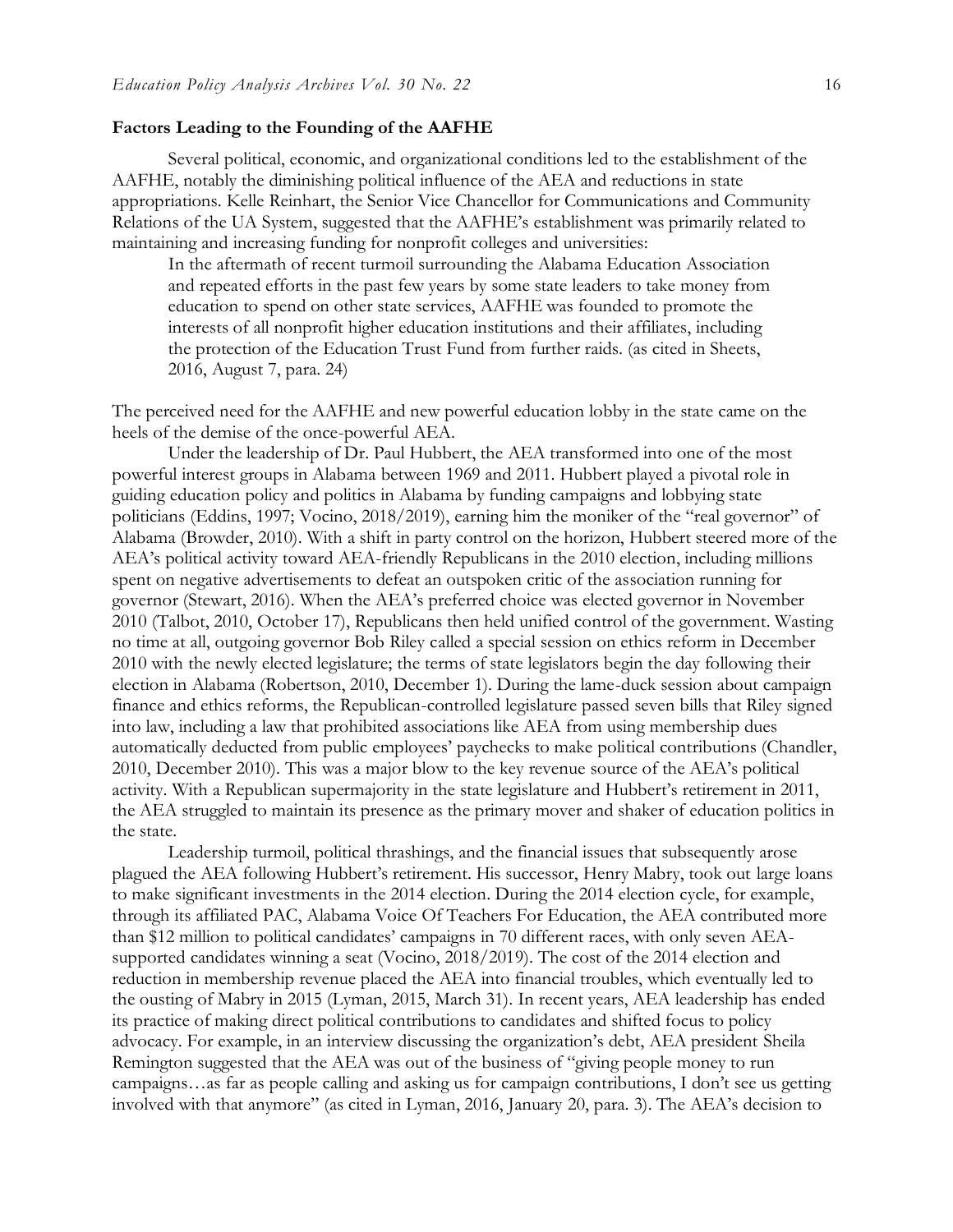pull back on political contributions enabled other education organizations (namely, the AAFHE) to fill a void in education interest groups and lobby against major cuts to education.

As was the case in most states, state revenues in Alabama plummeted after the Great Recession, with education funding falling victim to extensive budget cuts due to the ETF being largely supported by state income and sales tax. For example, after adjusting for inflation, ETF expenditures were \$7.6 billion in fiscal year (FY) 2007 and \$7.7 billion in FY 2008 (Alabama Legislative Services Agency, 2020).<sup>1</sup> In 2009, ETF spending dropped 13% to \$6.6 billion. The significant reduction in revenue forced Governor Riley to declare proration, or across-the-board cuts for all agencies funded by the ETF. Lawmakers were forced to tap into rainy day funds and transfer \$439.6 million from the Proration Prevention Account in FY 2008 and \$437.4 million from the Alabama Trust Fund in FY 2009 to offset the budget shortfall (Office of the State Comptroller, 2009, 2010). Following legislative reforms (e.g., the Rolling Reserve Act of 2011), restrictions were placed on how legislators distributed state funds, limiting lawmakers' ability to use the Alabama Trust Fund (Lyman, 2015, April 5). Between FY 2010 and FY 2018, ETF expenditures ranged from \$5.9 billion to \$6.5 billion, bottoming out in FY 2013. Compounding the ETF's financial troubles were the governor and legislature's efforts to redistribute tax revenue intended for the ETF to the General Fund to avoid cuts to Medicaid and public safety (Alabama Medicaid Agency, 2012, May 2). In 2015, these efforts culminated in a law that amended the distribution of state use taxes currently collected for out-of-state purchases by decreasing the percentage of proceeds deposited into the ETF and increasing the percentage of proceeds deposited into the General Fund (Ala. Code. §40-23- 85, 2015). This allowed \$80 million in tax revenue to be transferred away from education (Cason, 2015, September 17). Taken together, the threats and major cuts to education funding, coupled with the weakened stance of the AEA, fostered the creation of the AAFHE.

#### **The AAFHE & UA System Leadership: One and the Same**

Bill Jones founded the AAFHE in 2014 to promote the interests of nonprofit institutions in Alabama. While the stated purpose was to advocate for all nonprofit institutions, there was a salient connection between the AAFHE and the UA System. Prior to establishing the AAFHE, Jones had served as a lobbyist for the UA System since at least 1989 (Freedman, 1989, February 26) and as Director of Government Relations dating back to at least 1998 (Robertson, 1998, October 19). In 2013, Governor Bentley appointed Jones to the ACHE to complete at-large member Phil Dotts' term, which expired in August of 2018 (ACHE, 2016, April 5; West, 2013, August 22). According to the organization's first 990 tax forms, the AAFHE's board was composed of Jones (president), Charles E. Adair (vice-president), and Dr. Robert E. Witt (treasurer). Jones and Adair, a prominent businessperson in the state, served as president and vice-president for the lifespan of the AAFHE, whereas Witt—who was Chancellor of the UA System at the time—only served as treasurer for the first tax filing. Cooper Shattuck, who served as General Counsel of the UA System between 2012 and 2016 (WBRC Staff, 2016, December 1), performed the duties of the treasurer for the 990 filings in 2014 and 2015.

#### **Uncovering the Benefactors of the AAFHE: The UA System**

 $\ddot{ }$ 

The UA System represented the principal benefactor of the AAFHE. For instance, between February 2014 and August 2015, the AAFHE received about \$1.53 million in membership dues; these dues represented the sole source of revenue for the association. According to the UA System's public expenditure database, the UA System contributed about \$1.46 million to the AAFHE

<sup>1</sup> Author's calculation of ETF expenditures as reported by the Alabama Legislative Services Agency. Dollar amounts (2018 dollars) are adjusted for inflation using the July estimates of the Consumer Price Index.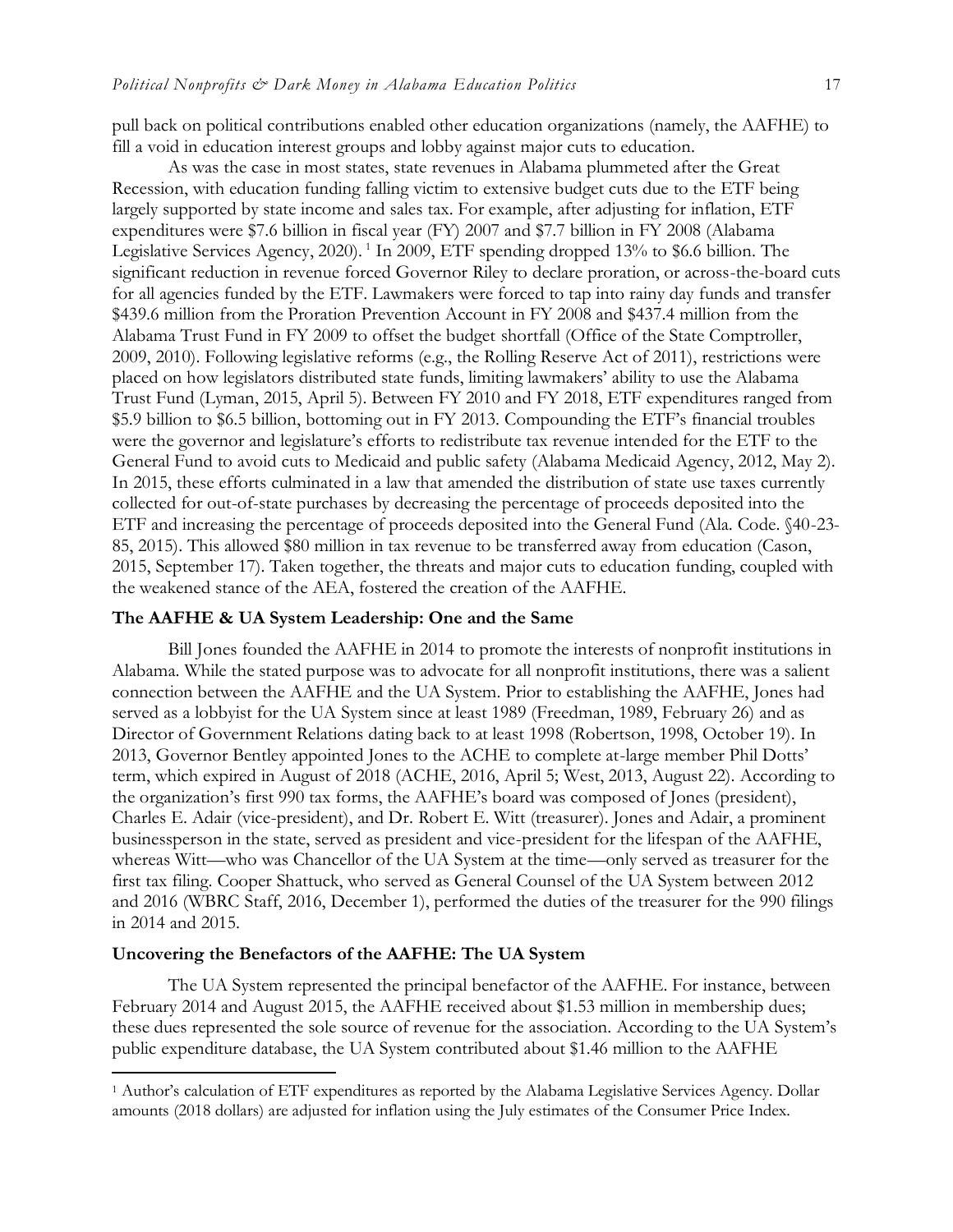between July 2014 and September 2015 (University of Alabama, 2014-2017). The AAFHE and the UA System have slightly different fiscal years, which complicates the tracking of transactions between the association and university system.

The AAFHE's FY began on September 1 and ended on August 31, while the UA System's FY begins on October 1 and ends on September 30. Considering the UA System spokesperson's familiarity with the AAFHE's financial standing (Sheets, 2016, August 7), this may have been a strategy to blur political activities. As such, when the month of September is included in the analysis, more than 95% of the total revenue received by the AAFHE in its first two years was contributed by the UA System (AAFHE, 2014, 2015; University of Alabama, 2014-2017). Even so, the proportion of revenue is difficult to pinpoint without knowing all dues-paying members. Additionally, the UA System also made three separate donations of \$18,750 on September 25, 2015, which was the last Friday before the end of FY 2015 for the institution. However, despite the system spokesperson's claims that nine four-year institutions and affiliated organizations were also dues-paying members (Sheets, 2016, August 7), the UA and UA System's donations are the only contributions to the AAFHE that were collected with confidence, which was expected given concealing donors is consistent with dark money group strategies. In the end, the proportion of membership dues paid by the UA System (as reported in the Open UA Expenditure database) dropped significantly over time, from 95% in the first two years to a little more than 50% when AAFHE folded in 2017.

#### **The "Early" Beneficiaries of the AAFHE: The Innovation PAC**

Early on, the AAFHE used the revenue collected by the UA System and other dues-paying members to make contributions to PACs, primarily the Innovation PAC. For example, according to FCPA records, the AAFHE donated \$586,000 to four state-level PACs between July 2014 and January 2016. This included \$541,000 in contributions to the Innovation PAC and \$15,000 to three other education PACs: BIPAC, EDPAC, and FAXPAC. Fine Geddie & Associates (Fine Geddie), an influential state lobbying firm, established BIPAC, EDPAC, FAXPAC, and others around 1990 to promote business and education causes (Lyman, 2018, August 17). While other organizations like Blue Cross and Blue Shield also made contributions to the Fine Geddie's PACs, Innovation PAC received all revenue it ever collected from the AAFHE.

The Innovation PAC was registered in April 2014 as a state-level PAC "to support candidates committed to good government" (The Innovation PAC, 2014, April 08). According to campaign filings, it was founded by William G. Pappas in April 2014 and dissolved in May 2018. Interestingly, Pappas was the clerk of the Alabama House of Representatives from 1991 to 2012 and had been a House employee since 1975 (White, 2012, June 10). Pappas served as the chairperson and treasurer of the organization until November 2015 when Bill Jones, the president of the AAFHE, became the chairperson and treasurer, positions he held until the PAC terminated operations (The Innovation PAC, 2015, November 23). The Innovation PAC made more than 100 contributions to 74 candidates between May 2014 and May 2018, which totaled \$448,500. Generally, the Innovation PAC's expenditures targeted incumbents, winners, and seasoned politicians in senior positions. For example, 73% of candidates receiving donations were incumbents, collecting \$310,000 of all contributions by the PAC. The Innovation PAC also picked winners. In this regard, the Innovation PAC contributed about \$400,000 on 65 winning campaigns. Finally, seasoned politicians in statewide leadership positions and within the legislature received a substantial proportion of the Innovation PAC's political spending.

At the state level, the Innovation PAC contributed \$15,000 to Governor Bentley's campaign and \$27,000 to Governor Ivey's campaign. For FY 2015, the AAFHE reported an additional \$5,000 donation to the Governor Bentley Inaugural Fund on its tax filing with the IRS (AAFHE, 2015).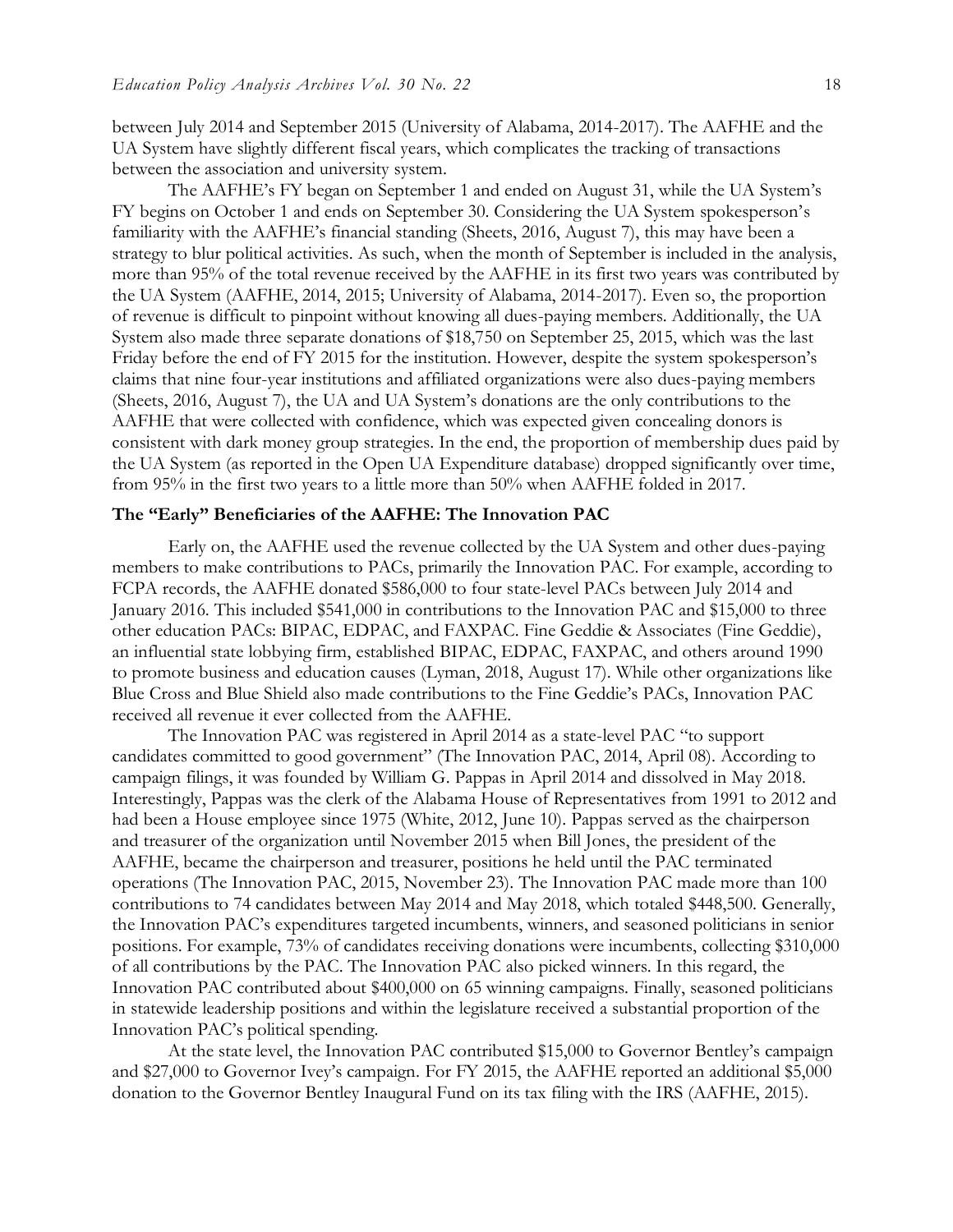Governor Bentley was forced to resign in 2017 amid impeachment proceedings and after pleading guilty to two misdemeanor charges related to his misuse of campaign funds to conceal an extramarital affair (Phillips, 2017, April 10). The Innovation PAC also targeted leadership in the House and Senate. Del Marsh, President Pro Tempore of the Senate since the Republican takeover in 2010, received \$45,000 in campaign contributions. Then-Speaker of the House Michael Hubbard, who has since been convicted of six felonies related to campaign and ethics violations and sentenced to 28 months in prison, received \$20,000 from the Innovation PAC (Brown, 2020, November 25). Additionally, the Innovation PAC also targeted members of the standing committees responsible for education funding. Eight members of the Senate's Finance and Taxation Education Committee received \$107,000 in contributions from the Innovation PAC.

## **Figure 1**

*Follow-the-Money Scheme of the Alabama Association for Higher Education's (AAFHE) Activities*



*Note.* The \$3.3 million total for the Other Expenses box represents the total expenses minus the reported spending on independent contractors and total political contributions. The IRS only requires nonprofit organizations to list the five highest compensated independent contractors who were compensated more than \$100,000 on their Form 990; these contractors are not reported as a portion of the Statement of Functional Expenses. As such, some expenses, such as Other (fees for services) and Leased Employees (salary), likely include spending reported in the "Independent Contractors" box.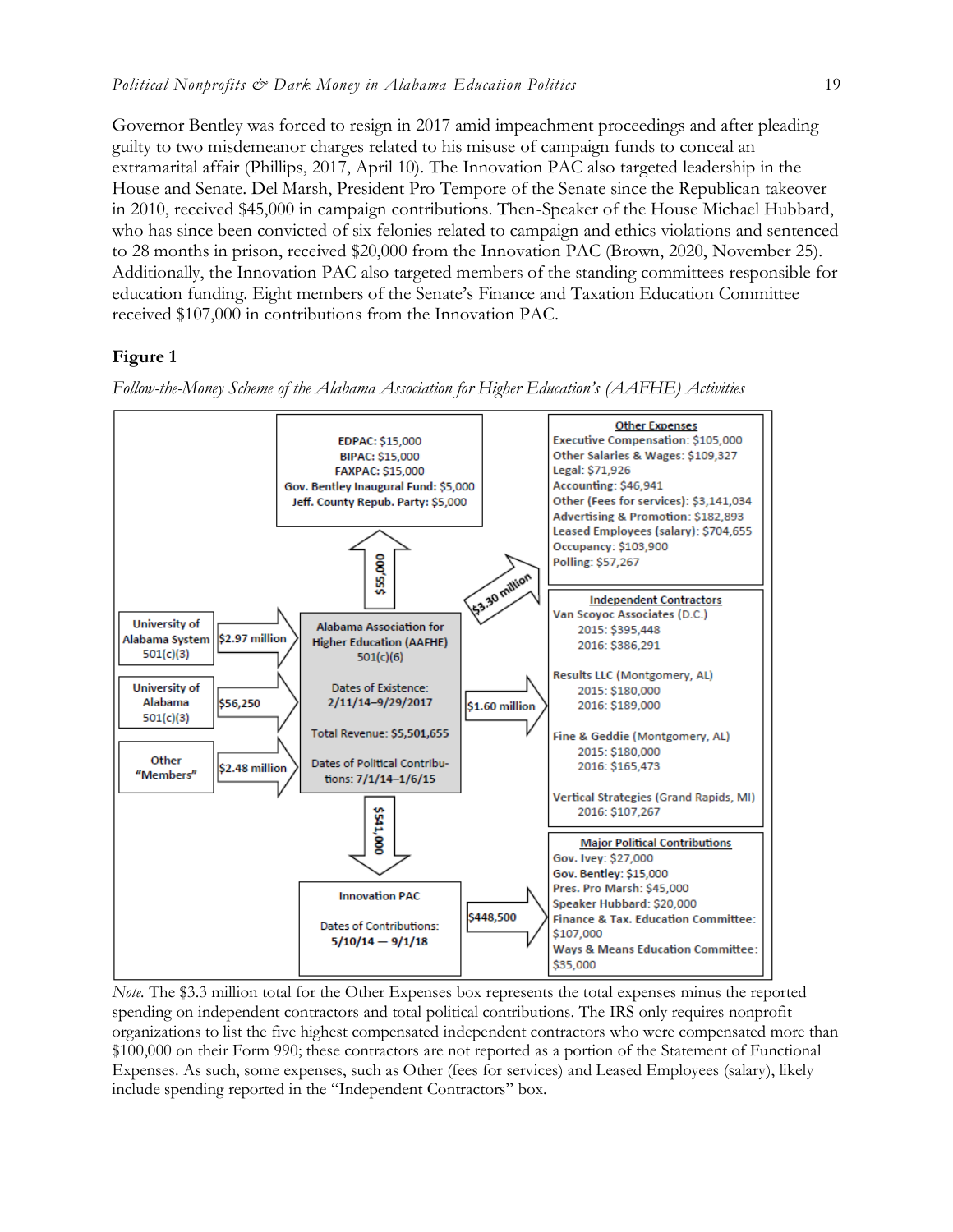#### **The "Later" Beneficiaries of the AAFHE: Consultants & Lobbyists**

While the Innovation PAC continued to make campaign contributions until May 2018, the AAFHE made its final political contribution to its affiliated PAC in January 2015.<sup>2</sup> In the final two and a half years, AAFHE leaders spent more than \$1.6 million toward lobbying firms and consultants (AAFHE, 2016b, 2017). At the state level, the AAFHE contributed about \$345,000 to Fine Geddie between 2015 and 2017 (AAFHE, 2016b, 2017) to lobby for education funding, according to the firm's quarterly statements of lobbying activity (Alabama Ethics Commission, 2016a). For much of this period, Fine Geddie also lobbied on behalf of the ACCS as well as dozens of other organizations in healthcare, business, and information technology, among others. Along with Fine Geddie, Results LLC received \$369,000 in consulting and lobbying fees. Results LLC is an organization founded by William (Bill) O'Connor, a veteran political consultant in Alabama who served as Vice Chancellor for External Affairs for the UA System in the mid-1990s (Alabama Secretary of the State, n.d.; Beyerle, 1996 February 8). Interestingly, a Results LLC email is used for the Innovation PAC's statement of organization documents filed with the secretary of state (The Innovation PAC, 2014, April 08, 2015, November 23). O'Connor was regularly featured on lobbying reports for the AAFHE and the Alabama Nursing Home Association, where he served as the Executive Director (Alabama Ethics Commission, 2016b). Additionally, the AAFHE reported that another influential state-level government firm, Swatek, Howe & Ross, lobbied for the association in 2016 and 2017. Though the firm disclosed this information to the Alabama Ethics Commission (Alabama Ethics Commission, 2016a), the activity and spending amount were not reported on 990 tax forms for applicable years.

Complementing the state-level efforts, the AAFHE made a concerted effort to influence federal policy. For example, Van Scoyoc Associates received more than \$780,000 from the AAFHE in FY 2016 and FY 2017. Van Scoyoc Associates is a full-service federal government affairs firm that represents numerous sectors, including schools, universities, and research consortia. The firm has consistently ranked among the top 20 largest lobbying firms in Washington D.C., long known for its expertise in procuring earmarks prior to the Congressional ban of earmarks in 2011 (Yaeger, 2014, May 9). In late 2014, Van Scoyoc Associates filed a lobbying registration to represent the AAFHE on higher education related issues and initiatives (Van Scoyoc Associates, 2014, October 1). According to lobbying reports filed with Congress, Van Scoyoc Associates lobbied members of Congress on numerous higher education budget and policy issues. In total, Van Scoyoc Associates received \$1.13 million to lobby on behalf of the AAFHE (ProPublica, n.d.-a), a \$350,000 difference between tax filings and the disclosure reports. Issues included (but are not limited to) medical, science, engineering, and technology research; patent reform; the taxation of endowment and foundation funds; labor and workplace laws; and transportation research (ProPublica, n.d.-a).

In FY 2017, Vertical Strategies garnered \$107,267 in consulting fees from the AAFHE (AAFHE, 2017). Vertical Strategies is a consulting firm in Grand Rapids, Michigan (Michigan Department of Licensing and Regulatory Affairs, 2020). During the relevant period, Vertical Strategies reported that it was a "team of technology focused political consultants set on solving problems online and offline with better data and superior marketing tools" (Vertical Strategies, 2016, December 18, para. 1). One of the consultants was Blake Harris, an attorney and Republican political consultant based in Birmingham, Alabama, who served as the state's director for a school choice advocacy group (Students First) and currently is chief of staff for Tennessee's Republican governor, Bill Lee (Harris, n.d.; StudentsFirst AL, 2015, September 14). In meeting minutes, the

 $\ddot{ }$ 

<sup>2</sup> For FY 2016, the AAFHE reported a \$5,000 donation to the Jefferson County Republican Party on Schedule C of its Form 990.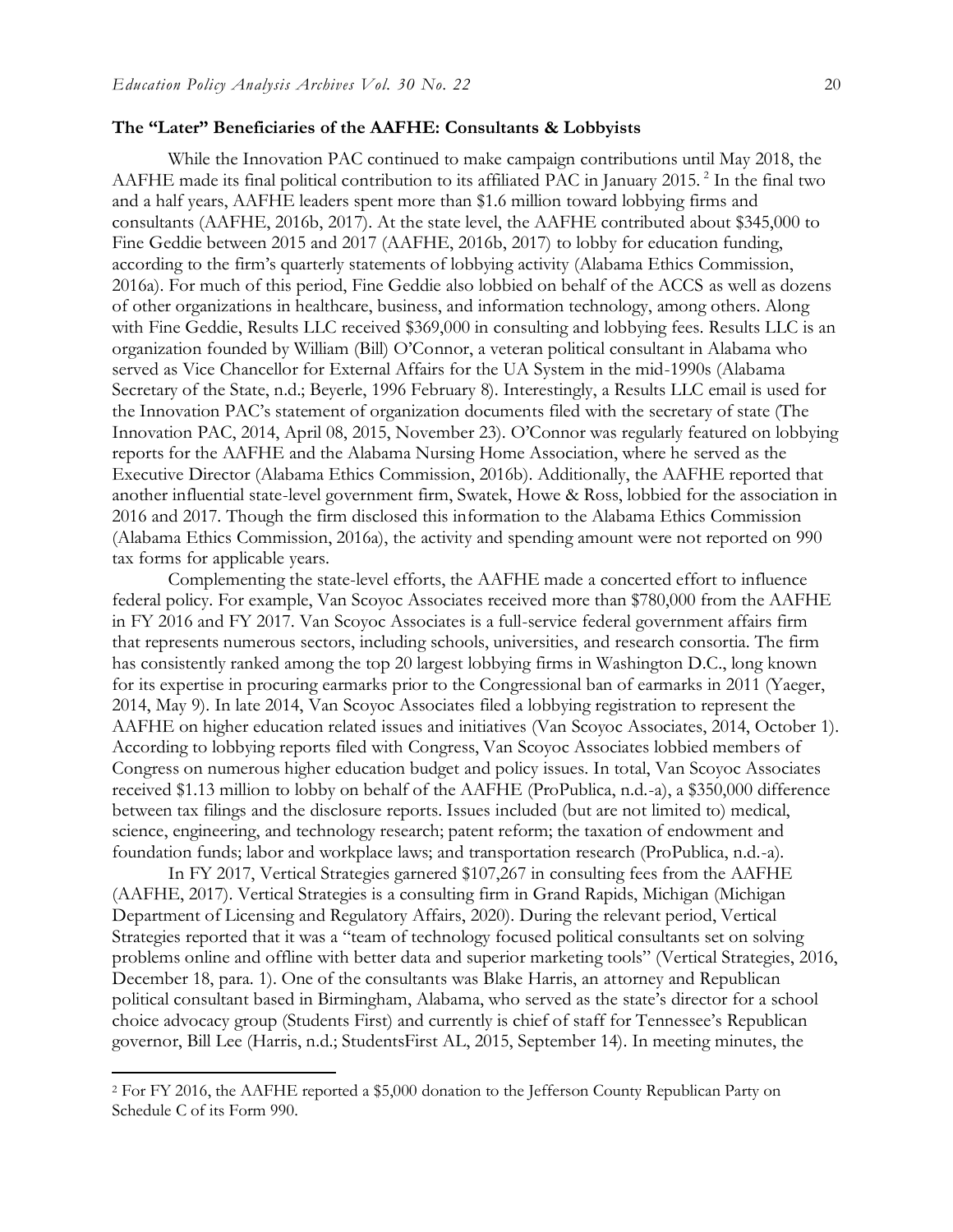Faculty Senate at the University of Alabama in Huntsville reported that Harris was hired by the UA System's Government Relations Office to move Alabama Unites for Education forward following an unorganized launch (UAH Staff Senate, 2016, September 21). Led by UA System Chancellor Witt, Alabama Unites for Education was an advocacy organization founded to protect and sustain the ETF in Alabama through a grassroots network of educators from K-12 schools, the community college system, and universities (Alabama Unites for Education, 2017, June 11). Interestingly, trademarks associated with Alabama Unites for Education were registered by the AAFHE (United States Patent and Trademark Office, 2020). While the connection between the AAFHE, Vertical Strategies, and Alabama Unites for Education is not conclusive, the evidence suggests that the AAFHE contracted with Blake Harris of Vertical Strategies to improve the reach and influence of Alabama Unites for Education in an effort to protect education funding.

#### **Other Spending and Activity**

The AAFHE's activities described above represent only a portion of the total expenses of the association. According to tax filings, the AAFHE expended about \$215,000 on compensation to executives and staff members, \$72,000 for legal fees, \$182,000 for advertising and promotion, \$67,000 for information technology, \$5,000 for a website, \$854,000 for leased employees' salaries and benefits, \$57,000 for polling, and \$3.14 million in other fees for services, among others. All but \$306 of the \$3.14 million spent on other fees for services were related to program service expenses provided by education and policy consultants, such as Van Scoyoc Associates, Results LLC, Fine Geddie, and Vertical Strategies Consulting. However, using publicly available documents, I am unable to identify independent contractors that received less than \$100,000 in a fiscal year or discern the purpose of the spending. Taken together, consulting fees composed 36% of all expenses of the AAFHE. The AAFHE ended operations on September 29, 2017.

## **Discussion**

This descriptive study of the AAFHE attempts to provide a unique look at the politics of education and the higher education lobbying landscape. I reviewed how the AAFHE—a  $501(c)(6)$ organization established by current and former leaders of the UA System—strategically used revenues from "members" (namely, the UA System) to influence education funding at the state and federal level. The AAFHE's founding followed the swift decline of the once-powerful AEA and years of perceived assaults on the ETF. Based on the purpose and activities of the organizations of interest as well as the quotes presented by Sheets (2016, August 7), the decision to establish the AAFHE was driven by the UA System and other members' needs to manage external constraints and reduce environmental uncertainty as it relates to imported resources (Hillman et al., 2009; Pfeffer & Salancik, 1978). This volatility and dependence on external resources likely drove educational leaders in Alabama to form a political nonprofit and a coalition of education actors to lobby policymakers for favorable decisions about resources (Harnisch, 2016; Murray, 1976).

In the early years of the AAFHE, the association used a dark money strategy of political contributions to state-level politicians via its intricately connected Innovation PAC. These efforts targeted experienced politicians with leadership positions, such as the governor, the Speaker of the House, the president pro tempore, and members of the finance committees that consider the state's education budget. This aligns with the political science literature on corporate PAC activity (King & Robin, 2008). In the final few years of the AAFHE, the association shifted its strategy and steered spending toward lobbying and educational consultants. While the organization sustained its presence with state policymakers through powerful state-level government affairs firms, the AAFHE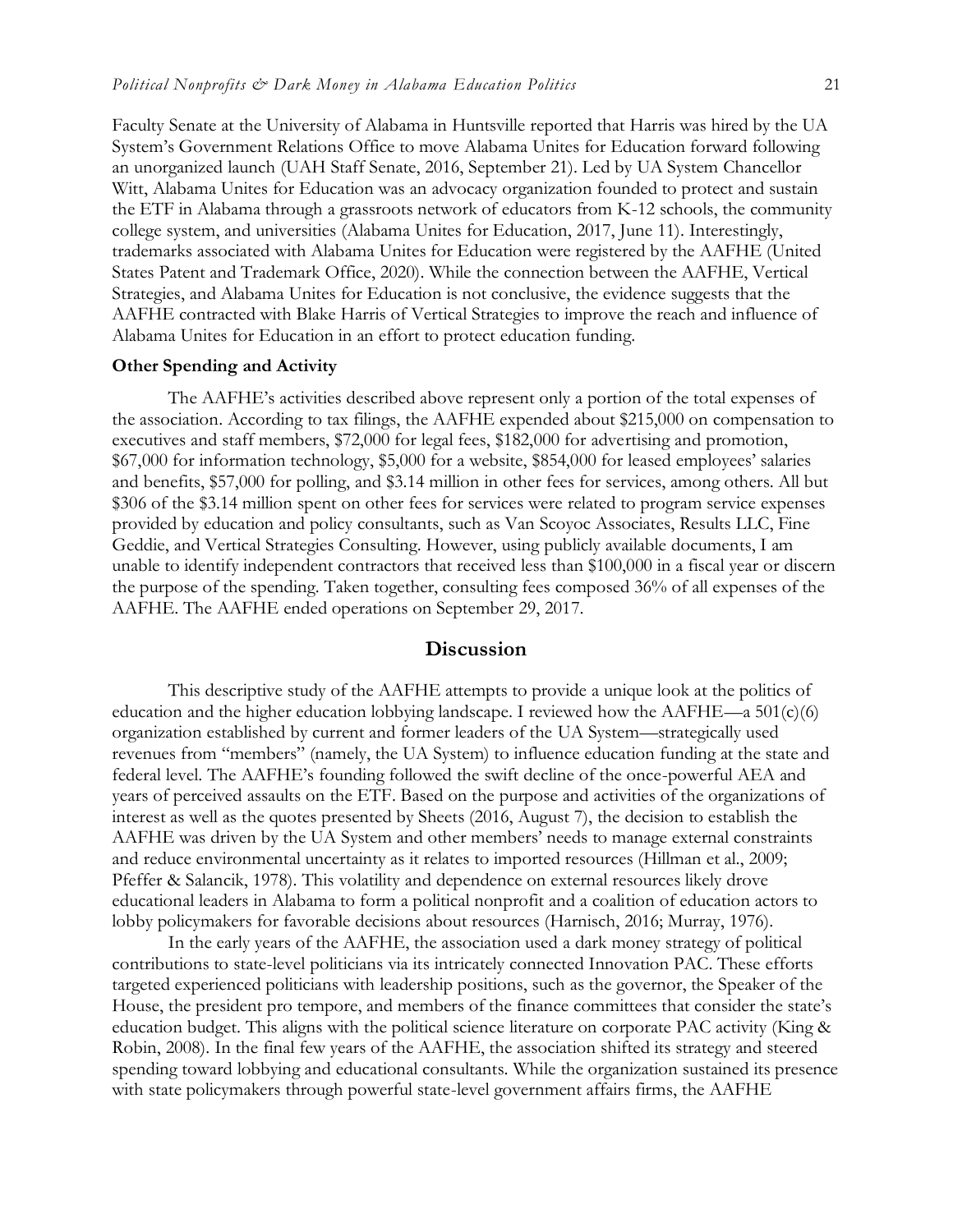broadened its efforts to the federal policymaking arena. In this context, the AAFHE's strategies align with the literature on taking a more cautious, low-key approach to lobbying (Cook, 1998). Again, these efforts appear to be driven by a want to maintain and obtain resources for university research and endowment funds. In the final years, evidence suggests that the AAFHE and UA System leadership launched the Alabama Unites for Education initiative to foster a grassroots network of educators to safeguard the ETF (De Give & Olswang, 1999; Tandberg, 2006), an indirect lobbying strategy that has not always been common among institutional interest groups (Cook, 1998). Overall, the AAFHE employed direct and indirect strategies on multiple fronts to secure resources for higher education institutions in Alabama, primarily the UA System.

This study of how political nonprofits and PACs can influence higher education has important implications for policy and research. Issues of organizational boundaries and equity between nonprofit institutions in Alabama are salient. While the AAFHE presented itself as an advocacy organization for all nonprofit colleges and universities in the state, most activity appears to have benefited institutions within the UA System most. This is perhaps most evident at the federal level, where Van Scoyoc Associates focused its lobbying efforts on issues that primarily affected the UA System, such as medical, engineering, transportation, and technology research as well as the taxation of endowment and foundation funds. Not surprisingly, the UA System employed Van Scoyoc Associates to lobby for similar issues over the past few decades (Ackley, 2019; ProPublica, n.d.-b). The UA System and the AAFHE underwent numerous attempts to make protecting education funding a universal issue for educators in Alabama, with the Alabama Unites for Education initiative appearing to be the most legitimate attempt at a collective, grassroots response to cuts.

This study represents one of the first reported cases of a higher education institution using a dark money group to sway policymakers. The link between the UA System and the Innovation PAC is technically indirect, though these findings diverge somewhat from the traditional thinking about in-house lobbyists not considering campaign contributions as a viable option of political influence (Ferrin, 2005). Moreover, while it was not directly addressed in this study, campaign disclosures suggest that the UA System had an institutional PAC, UAS PAC, in the early 2000s that made political contributions to state politicians (Alabama Secretary of the State, 2007; Jones, 2006, July 27). In that case, however, the public was generally able to track the donors of the PAC. Finally, this study demonstrates that ethical, legal, and political challenges can arise from an institution's political activity. For example, this case study would not have been possible if not for Sheets' (2016, August 7) expose on a dark money network led by UA System leadership. Institutional and interest group leaders should remain cognizant of how their political activity might be perceived by politicians and the public. Sweeping campaign finance reforms and the AEA's demise were partly the result of what politicians viewed as an outsized influence of education interest groups in the electoral process and in the capitol. This study also provided examples of the challenges of making contributions to candidates who may later face ethical and legal issues.

For research, this study exemplifies the need for novel approaches to data collection and analysis when studying interest groups and political actors that can conceal their activity through tax status or other means. It elucidates the importance of using descriptive methods to understand and explain the complexities and interconnectedness of higher education politics, campaign finance, lobbying, and interest groups (Gerring, 2012). This study certainly benefited from sweeping reforms to campaign finance and lobbying laws in Alabama. However, many states have similar disclosure laws that can be used to explore lobbying activity at the state level (National Conference of State Legislatures, 2018, May 15). As this study has demonstrated, state-level analyses can be supplemented with federal databases on lobbying disclosures, such as the U.S. House of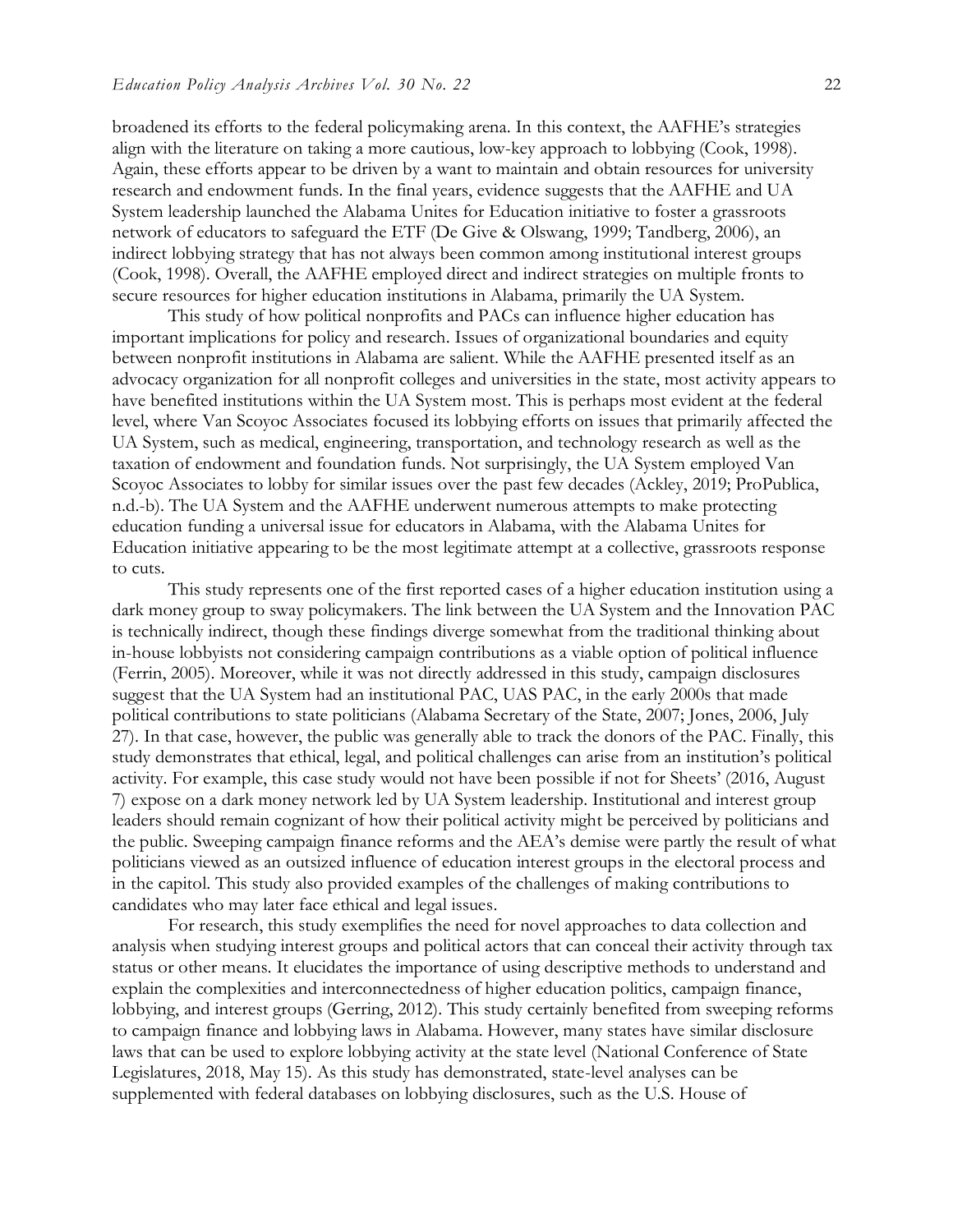Representatives and Senate's lobbying disclosure databases and the Center for Responsive Politics' lobbying data (Marsicano & Brooks, 2020). Despite noteworthy progress in our understanding of interest groups, lobbying, and intermediary organizations in higher education, additional research is needed to account for "recent changes in congressional productivity," the volatility around earmarks, and the proliferation of dark money, political nonprofits, and PACs (Marsicano & Brooks, 2020, p. 5; McLendon, 2003). How have campaign finance reforms shifted the behavior of government affairs offices and higher education interest groups? What should the relationship between public universities and elected officials look like? Should a public institution use university funds to lobby state policymakers for additional funding? How does the local, state, and federal context influence the political activity of institutions? What is the relationship between K-12 and higher education interest groups at the state level? These questions and others will help contextualize the unique interest group landscape in higher education and shed light on policy outcomes affecting the education sector.

## **Conclusion**

This study set out to better understand the role of political nonprofits and PACs in higher education policymaking. While determining the legality of the UA System and AAFHE's actions is better left to legal experts, this paper offers insights into the complex nature of the politics of education and the lengths to which college leaders will go for resources. Indeed, the role money plays in American politics has long garnered significant attention from voters, advocacy organizations, politicians, the courts, and the media—and for good reason. As Ann Ravel, a former chair of the FEC, contends in PBS's Dark Money: "Campaign finance is like the gateway issue to every other issue that you might care about—whether it be education or tax reform or foreign policy" (Reed, 2018, 09:35). An even better case can be made for the influence of lobbying in the United States. Concerned stakeholders have worried about the influence of outside spending and the potential chilling effect it can have on democracy. At the crux of the matter is a contentious tussle over weeding out corruption and safeguarding free speech protections provided by the First Amendment. In the case of the AAFHE, one can certainly understand the drive of educational leaders to sustain funding through any means, but the question remains: Did the activity amount to the higher education leaders playing by the rules of other sectors or did it cross over the line to corruption and misuse of public funds?

## **Acknowledgements**

I would like to thank Erik Ness, Aaron Schnautz, Erin Leach, Amy Stich, Denisa Gándara, Megan Steele Baser, Stephen Mayfield, and my 2019 Qualitative Case Study discussion group (Jason Wallace, Ben Cecil, Matt Dean, Robert Clark, Adell Miller, Andrea Briscoe, and Susan Belmonte) for their comments on earlier drafts of this manuscript. The views expressed in this article and any errors are solely attributable to the author.

## **References**

Ala. Code § 40-23-85 (2015). https://law.justia.com/codes/alabama/2018/title-40/chapter-23/article-2/section-40-23-85/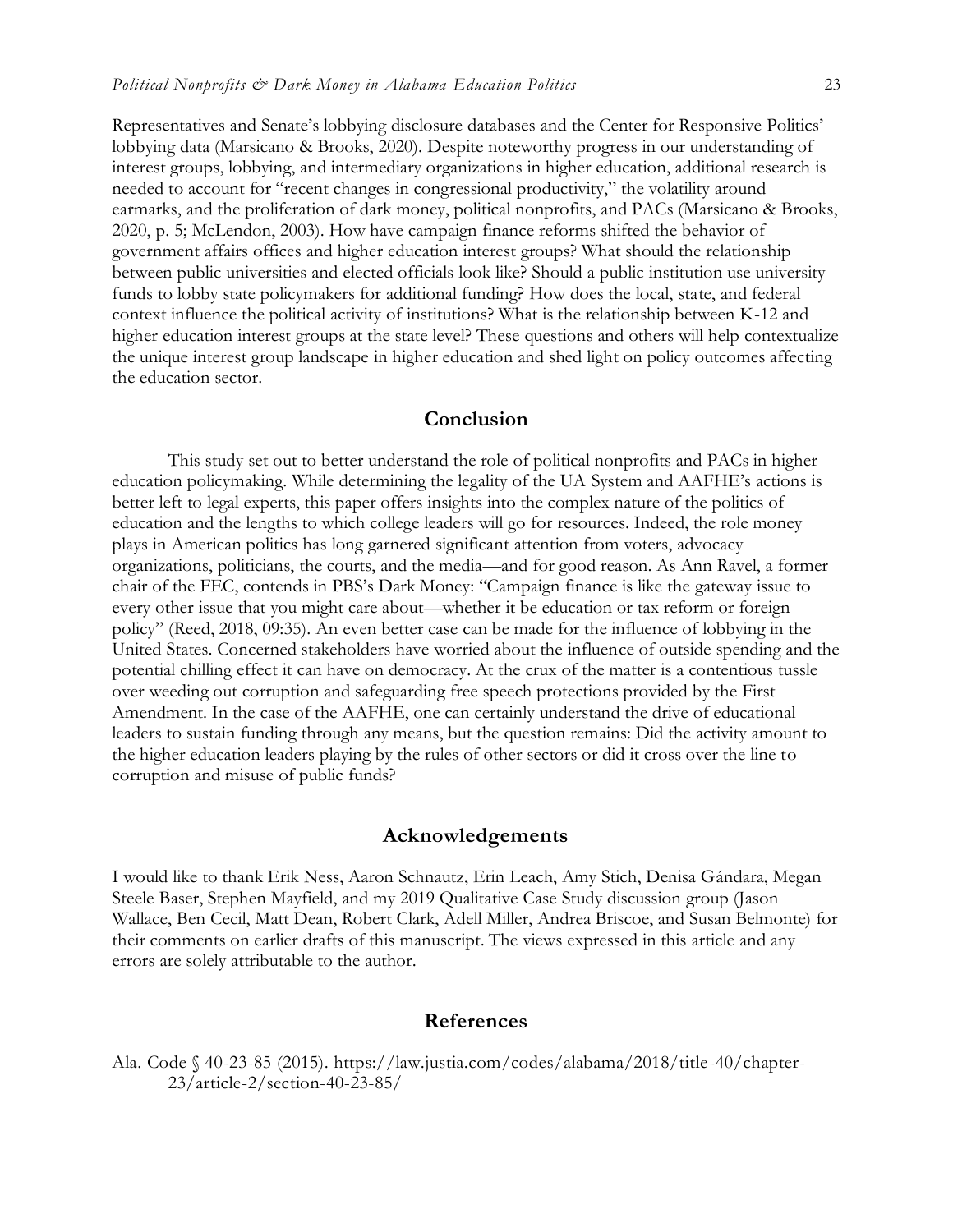- Ackley, K. (2019). Educating k street: Colleges and universities seek influence in Congress, executive branch. *Roll Call*. https://www.rollcall.com/2019/10/18/educating-k-streetcolleges-and-universities-seek-influence-in-congress-executive-branch/
- Al. Exec. Order no. 46, (2009).
	- http://digital.archives.alabama.gov/cdm/ref/collection/executive/id/559
- Alabama Association for Higher Education. (2014). *Form 990 for year ending in 08-31-2014*. https://projects.propublica.org/nonprofits/display\_990/464796648/2015\_07\_EO%2F4 6-4796648\_990O\_201408
- Alabama Association for Higher Education. (2015). *Form 990 for year ending in 08-31-2015*. https://projects.propublica.org/nonprofits/display\_990/464796648/2016\_01\_EO%2F1 3-102131\_35401\_464796648
- Alabama Association for Higher Education. (2016a). *About us*. https://web.archive.org/web/20161209161753/http://www.aafhe.org/about-us/
- Alabama Association for Higher Education. (2016b). *Form 990 for year ending in 08-31-2016*. https://990s.foundationcenter.org/990\_pdf\_archive/464/464796648/464796648\_20160 8\_990O.pdf
- Alabama Association for Higher Education. (2016c). *Staff*. https://web.archive.org/web/20160608023307/http://www.aafhe.org/staff/
- Alabama Association for Higher Education. (2017). *Form 990 for year ending in 08-31-2017*. https://990s.foundationcenter.org/990\_pdf\_archive/464/464796648/464796648\_20170 8\_990O.pdf
- Alabama Commission on Higher Education. (2016, April 5). *About us - commissioner biographies*. https://web.archive.org/web/20160405155000/http://ache.edu/Content/About%20Us /Commissioners/Comm\_Bio.aspx
- Alabama Ethics Commission. (2016a). Quarterly statement of lobbying activities (Q2): *Swatek, Howe & Ross, LLC*.

http://ethics.alabama.gov/search/ViewReports.aspx?lid=8178&lqid=17749&rpt=rptLo bbyistQPR

Alabama Ethics Commission. (2016b). *Quarterly statement of lobbying activities (Q3): O'connor, Jr., William F*.

http://ethics.alabama.gov/search/ViewReports.aspx?lid=7888&lqid=18362&rpt=rptLo bbyistQPR

- Alabama Legislative Services Agency. (2020). *Budget fact book FY 2020*. http://lsa.state.al.us/PDF/Fiscal/BudgetFactBook/2020\_Budget\_Fact\_Book.pdf
- Alabama Medicaid Agency. (2012, May 2). *Bentley, Williamson, discuss consequences of underfunding medicaid* [Press Release]. https://medicaid.alabama.gov/news\_detail.aspx?ID=6425

Alabama Policy Institute. (2017). *The state budget: Earmarks (Guide to the Issues)*.

https://alabamapolicy.org/research/guide-to-the-issues-the-state-budget-earmarks/ Alabama Secretary of the State. (2007). *Campaign finance report: UAS PAC*. Retrieved June 20,

2020, from http://arcsos.state.al.us/cgi/elcreport.mbr/report?year=2007&report=D&month=11&elcpass=34 741&day=1

Alabama Secretary of the State. (n.d.). *Business entity records: Results, LLC*. Retrieved July 22, 2020, from http://arc-

sos.state.al.us/cgi/corpdetail.mbr/detail?corp=699248&page=name&file=&type=ALL& status=ALL&place=ALL&city=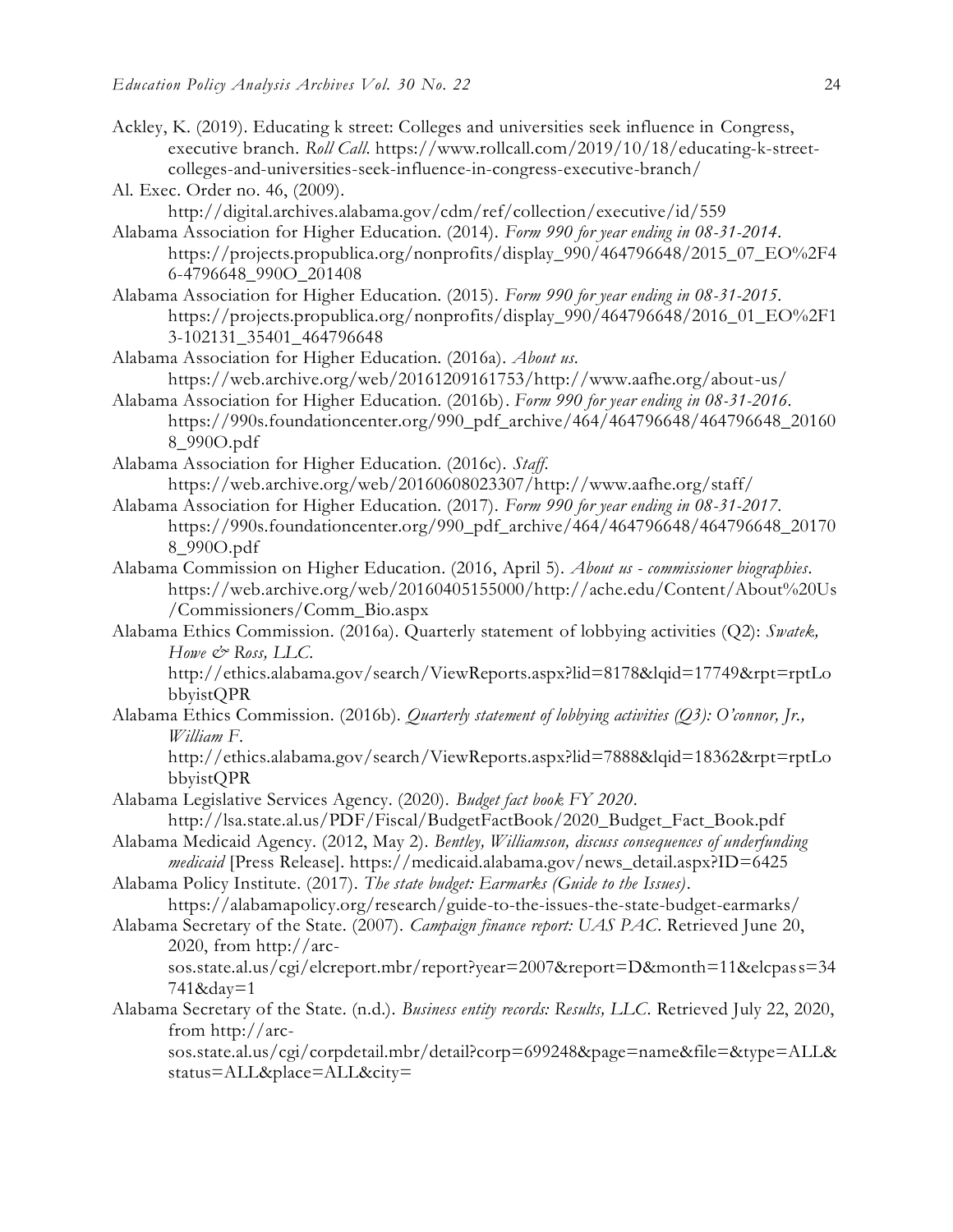- Alabama Unites for Education. (2017, June 11). *Home*. https://web.archive.org/web/20170611071231/http://alunites.org/
- Apple, M. W. (2018). *The struggle for democracy in education: Lessons from social realities*. Routledge. <https://doi.org/10.4324/9781315194684>
- Arise Citizens' Policy Project. (2015). *The Alabama tax & budget handbook*. https://www.alarise.org/resources/the-alabama-tax-budget-handbook/
- Ballotpedia. (2020). *Alabama state legislature*. https://ballotpedia.org/Alabama\_State\_Legislature
- Balz, D. (2010, November 14). The Republican takeover in the states. *The Washington Post*. https://www.washingtonpost.com/wpdyn/content/article/2010/11/13/AR2010111304276.html
- Barringer, S. N., Taylor, B. J., Riffe, K. A., & Slaughter, S. (2020). How university leaders shape boundaries and behaviors: An empirical examination of trustee involvement at elite US research universities. *Higher Education Policy*. [https://doi.org/10.1057/s41307-020-00193](https://doi.org/10.1057/s41307-020-00193-y) [y](https://doi.org/10.1057/s41307-020-00193-y)
- Bartlett, L. (1991). The dialectic between theory and method in critical interpretive research. *British Educational Research Journal*, *17*(1), 19-33. <https://doi.org/10.1080/0141192910170103>
- Baumgartner, F. R., Berry, J. M., Hojnacki, M., Kimball, D. C., & Leech, B. L. (2009). *Lobbying and policy change: Who wins, who loses, and why*. University of Chicago Press. <https://doi.org/10.7208/chicago/9780226039466.001.0001>
- Beyerle, D. (1996 February 8). UA, Auburn absent from 'partnership'. *The Tuscaloosa News*. https://news.google.com/newspapers?nid=XUmZziuz7kC&dat=19960208&printsec=frontpage&hl=en
- Bowen, G. A. (2009). Document analysis as a qualitative research method. *Qualitative Research Journal, 9*(2), 27-40. https://doi.org/10.3316/QRJ0902027
- Browder, G. (2010). *Stealth reconstruction: An untold story of racial politics in recent southern history*. NewSouth Books.
- Brown, M. (2020, November 10). Judge reduces former Alabama House Speaker Mike Hubbard's prison sentence. *Montgomery Advertiser*. [https://www.montgomeryadvertiser.com/story/news/crime/2020/11/25/mike](https://www.montgomeryadvertiser.com/story/news/crime/2020/11/25/mike-hubbards-prison-sentence-reduced-lee-county-judge/6426774002/)[hubbards-prison-sentence-reduced-lee-county-judge/6426774002/](https://www.montgomeryadvertiser.com/story/news/crime/2020/11/25/mike-hubbards-prison-sentence-reduced-lee-county-judge/6426774002/)
- Bykowicz, J. (2019, January 23). Liberals outpaced conservatives in 'dark money' midterm spending *The Wall Street Journal*. https://www.wsj.com/articles/liberals-outpacedconservatives-in-dark-money-midterm-spending-11548241201
- Cason, M. (2015, September 17). Alabama lawmakers pass budget, send it to governor. *AL.com*. https://www.al.com/news/2015/09/alabama\_senate\_approves\_budget.html
- Cason, M. (2018, January 24). Opponents line up against bill to remove Alabama tax earmarks. *AL.com*. https://www.al.com/news/2018/01/opponents\_line\_up\_against\_bill.html
- Center for Business and Economic Research. (2018). *State of workforce report xii: Alabama*. http://www2.labor.alabama.gov/workforcedev/WorkforceReports/Alabama.pdf
- Center for Responsive Politics. (n.d.-a). *Dark money*. Retrieved June 21, 2020 from https://www.opensecrets.org/dark-money/basics
- Center for Responsive Politics. (n.d.-b). *Outside spending*. Retrieved June 21, 2020 from https://www.opensecrets.org/outsidespending/cycle\_tots.php
- Center for Responsive Politics. (n.d.-c). *Political Action Committees (PACs)*. Retrieved June 21, 2020 from https://www.opensecrets.org/political-action-committees-pacs/2020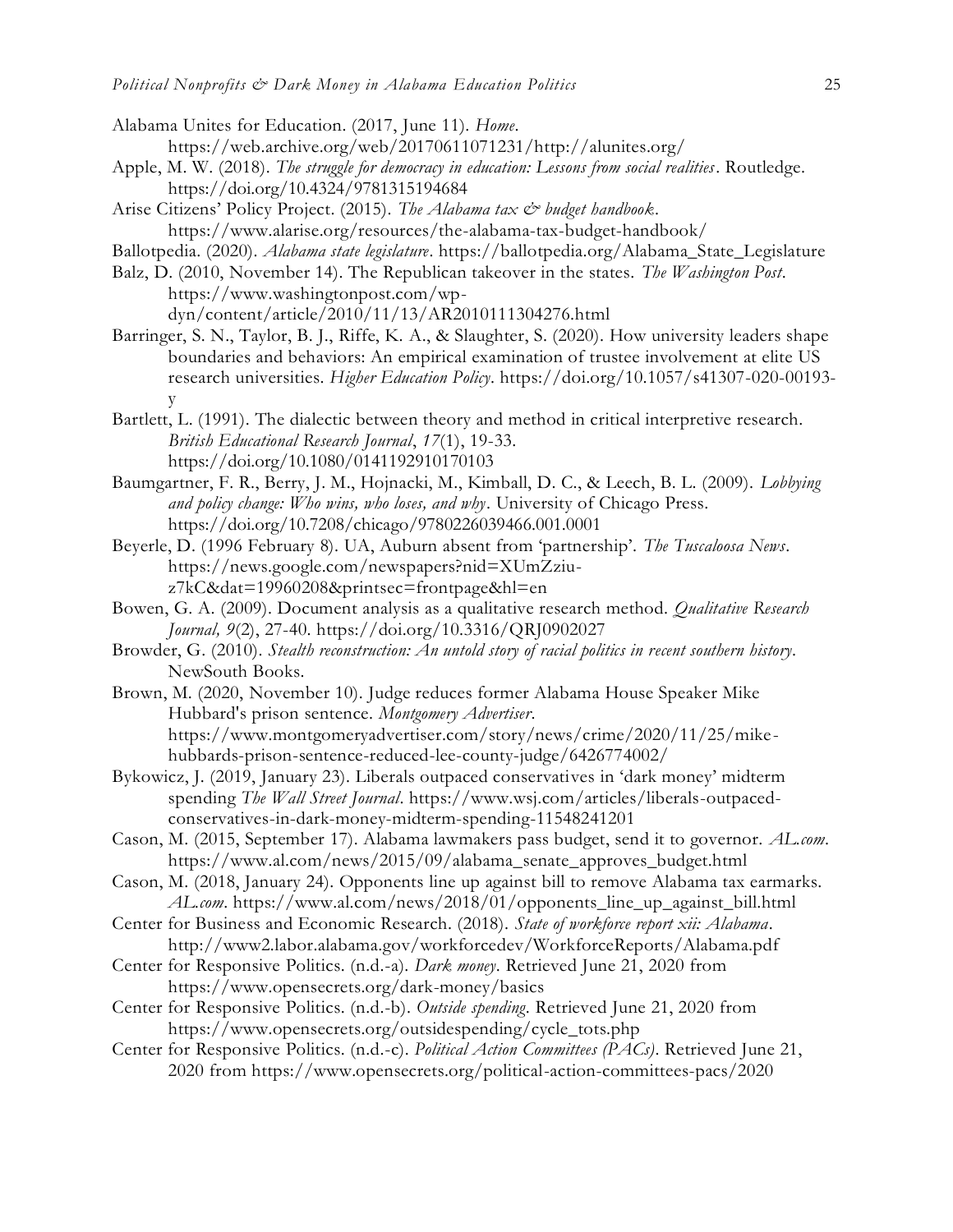- Chand, D. E. (2017). "Dark money" and "dirty politics": Are anonymous ads more negative? *Business and Politics, 19*(3), 454-481. https://doi.org/10.1017/bap.2016.13
- Chandler, K. (2010, December 2010). Ethics reform in Alabama may bring change. *AL.com*. https://www.al.com/spotnews/2010/12/ethics\_reform\_in\_alabama\_may\_b.html
- Citizens United v. Federal Election Commission, 558 U.S. 310 (2010).
- Cook, C. E. (1998). *Lobbying for higher education: How colleges and universities influence federal policy*. Vanderbilt University Press.
- de Figueiredo, John M., & Silverman, Brian S. (2006). Academic earmarks and the returns to lobbying. *The Journal of Law and Economics, 49*(2), 597-625. <https://doi.org/10.1086/508248>
- De Give, M. L., & Olswang, S. G. (1999). The making of a branch campus system: A statewide strategy of coalition building. *The Review of Higher Education, 22*(3), 287-309. <https://doi.org/10.1353/rhe.1999.0009>
- Delaney, J. A. (2011). Earmarks and state appropriations for higher education. *Journal of Education Finance, 37*(1), 3-23. www.jstor.org/stable/23018138
- Dimmery, D., & Peterson, A. (2016). Shining the light on dark money: Political spending by nonprofits. *RSF: The Russell Sage Foundation Journal of the Social Sciences, 2*(7), 51-68. <https://doi.org/10.7758/rsf.2016.2.7.04>
- Eddins, D. (1997). *AEA: Head of the class in Alabama politics: A history of the Alabama Education Association*. The Association.
- Evers-Hillstrom, K. (2020, September 23). *Outside spending in 2020 election surpasses \$1 billion, on track to break records*. https://www.opensecrets.org/news/2020/09/outside-spending-2020-on-track-to-break-record
- Executive Budget Office. (2019a). *Operating funds*. https://budget.alabama.gov/operating\_funds\_description/
- Executive Budget Office. (2019b). *State receipts*. https://budget.alabama.gov/state-receipts/
- Ferrin, S. E. (2003). Characteristics of in-house lobbyists in American colleges and universities. *Higher Education Policy, 16*(1), 87-108. https://doi.org/10.1057/palgrave.hep.8300003
- Ferrin, S. E. (2005). Tasks and strategies of in-house lobbyists in American colleges and universities. *International Journal of Educational Advancement, 5*(2), 180-191. https://doi.org/10.1057/palgrave.ijea.2140216
- Fowles, J. (2014). Funding and focus: Resource dependence in public higher education. *Research in Higher Education, 55*(3), 272-287. https://doi.org/10.1007/s11162-013-9311-x
- Freedman, A. (1989, February 26). Lobbyists more important as issues get more complex. *The Montgomery Advertiser*. https://www.newspapers.com/image/257990259
- Gais, T. L., & Walker Jr., J. L. (1991). Pathways to influence in American politics. In J. L. Walker Jr. (Ed.), *Mobilizing interest groups in America: Patrons, professions, and social movements*. University of Michigan Press.
- Gerring, J. (2012). Mere description. *British Journal of Political Science, 42*(4), 721-746. <https://doi.org/10.1017/S0007123412000130>
- Goodall, L. E. (1987). *When colleges lobby states: The higher education/state government connection*. American Association of State Colleges and Universities.
- Greer, T. (2018, February 07). *UAB research funding continues to increase.* UAB News. https://www.uab.edu/news/research/item/9111-uab-research-funding-continues-toincrease
- Harnisch, T. L. (2016). *Exploring the role of business-led advocacy coalitions as a strategy to elevate public higher education as a state funding priority* (Order No. 3745477) [Doctoral dissertation, George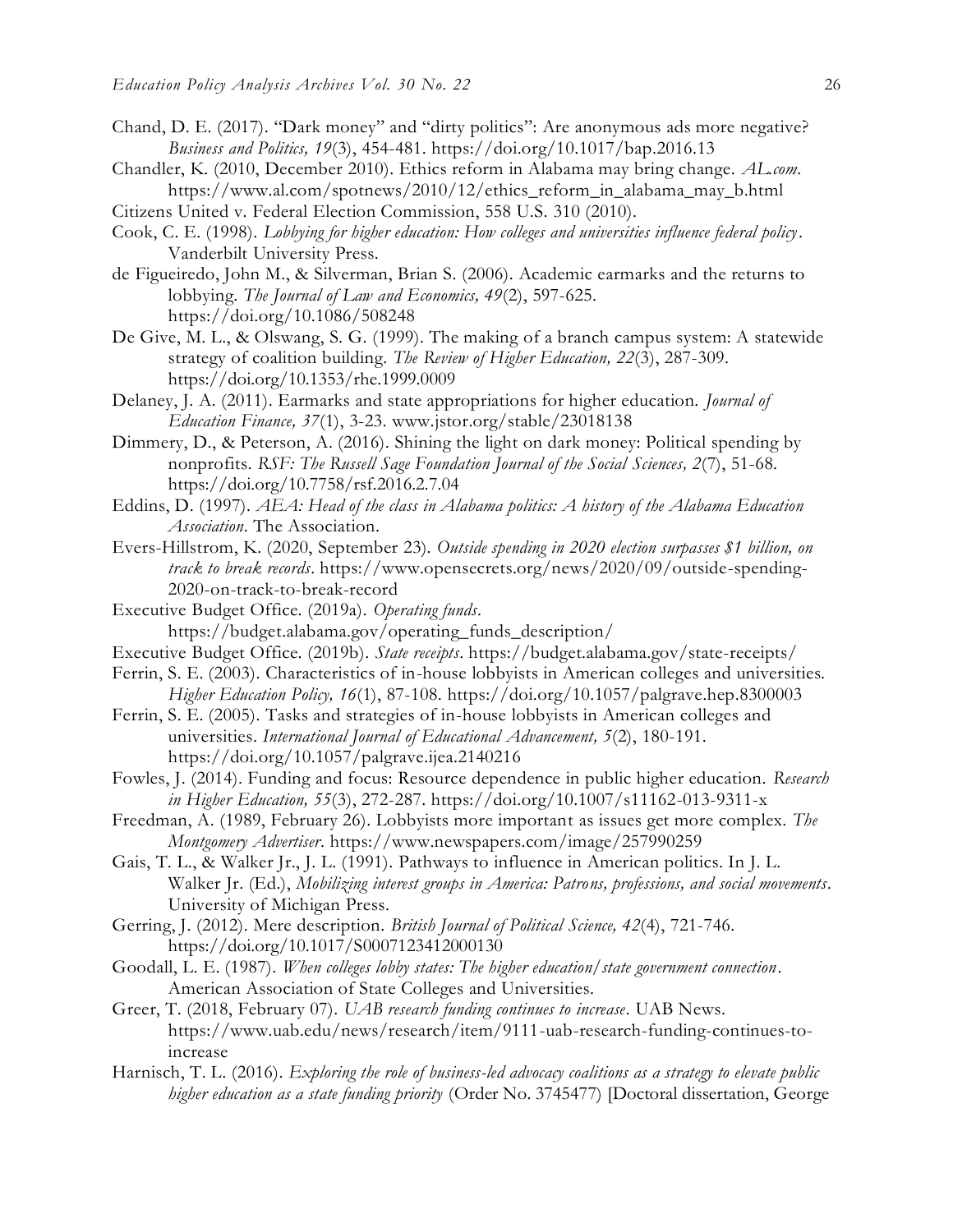Washington University]. ProQuest Dissertations and Theses A&I. https://search.proquest.com/openview/6f053677dd6a366ea10909d0c3012093/1?pqorigsite=gscholar&cbl=18750&diss=y

- Harris, B. (n.d.). *Home* [LinkedIn page]. Linkedin. Retrieved June 22, 2020, from https://www.linkedin.com/in/blake-harris-0599b81a/
- Hearn, J. C. (2003). *Diversifying campus revenue streams: Opportunities and risks* (Informed Practice: Syntheses of Higher Education Research for Campus Leaders). American Council on Education.

https://pdfs.semanticscholar.org/b8db/11525c98c49b0350ccf9f2b5c0fb482d0ccb.pdf

- Hearn, J. C., McLendon, M. K., & Linthicum, K. C. (2017). Conceptualizing state policy adoption and diffusion. In M. B. Paulsen (Ed.), *Higher education: Handbook of theory and research* (pp. 309-354). Springer International Publishing. https://doi.org/10.1007/978-3- 319-48983-4\_7
- Hearn, J. C., & Ness, E. C. (2017). The ecology of state-higher education policymaking in the US. In D. Palfreyman, T. Tapper, & S. Thomas (Eds.), *Towards the private funding of higher education: Ideological and political struggles* (pp. 19-47). Routledge. <https://doi.org/10.4324/9781315537412-3>
- Hillman, A. J., Withers, M. C., & Collins, B. J. (2009). Resource dependence theory: A review. *Journal of Management, 35*(6), 1404-1427. https://doi.org/10.1177/0149206309343469
- Hillman, A. J., Keim, G. D., & Schuler, D. (2004). Corporate political activity: A review and research agenda. *Journal of Management, 30*(6), 837-857. https://doi.org/https://doi.org/10.1016/j.jm.2004.06.003
- Hirschfield, J. (2019). *From soil to struggle: A qualitative study of health in Alabama's Black Belt*. http://www.hhpronline.org/articles/2019/11/21/soil-to-struggle-a-qualitative-study-ofhealth-in-alabamas-black-belt
- Johnstone, B. (2002). Challenges of financial austerity: Imperatives and limitations of revenue diversification in higher education. *Welsh Journal of Education, 11*(1), 18-36. <https://doi.org/10.16922/wje.11.1.3>
- Joint Task Force on Budget Reform. (2017). *Interim report on budget reform*. https://perma.cc/7PBF-T773
- Jones, A. (2006, July 27). Senator accuses UA PAC of retaliation. *Tuscaloosa News*. https://www.tuscaloosanews.com/news/20060727/senator-accuses-ua-pac-ofretaliation
- Jones, A. (2010, November 29). Earmarks ban could affect funding for university. *Tuscaloosa News*. https://www.tuscaloosanews.com/article/DA/20101129/News/605317047/TL
- Jones, W. R. (n.d.). *Home* [LinkedIn page]. Linkedin. Retrieved June 19, 2020, from https://www.linkedin.com/in/william-r-jones-54a60761/
- Keefe, J. (2018). 'Dark money' in the states: Arizona GOP blocks cities from implementing transparent elections. *Newsweek*. https://www.newsweek.com/arizona-legislatureensures-dark-money-stays-secret-weeks-after-tempe-voters-867532
- Kenny, W. R., & Grotelueschen, A. D. (1984). Making the case for case study. *Journal of Curriculum Studies, 16*(1), 37-51. https://doi.org/10.1080/0022027840160106
- King, J. D., & Robin, H. S. (2008). Party committees, nonconnected PACs, and affiliated PACs in state elections: Same species or different political animals? *Southeastern Political Review, 22*(3), 559-572. https://doi.org/10.1111/j.1747-1346.1994.tb00346.x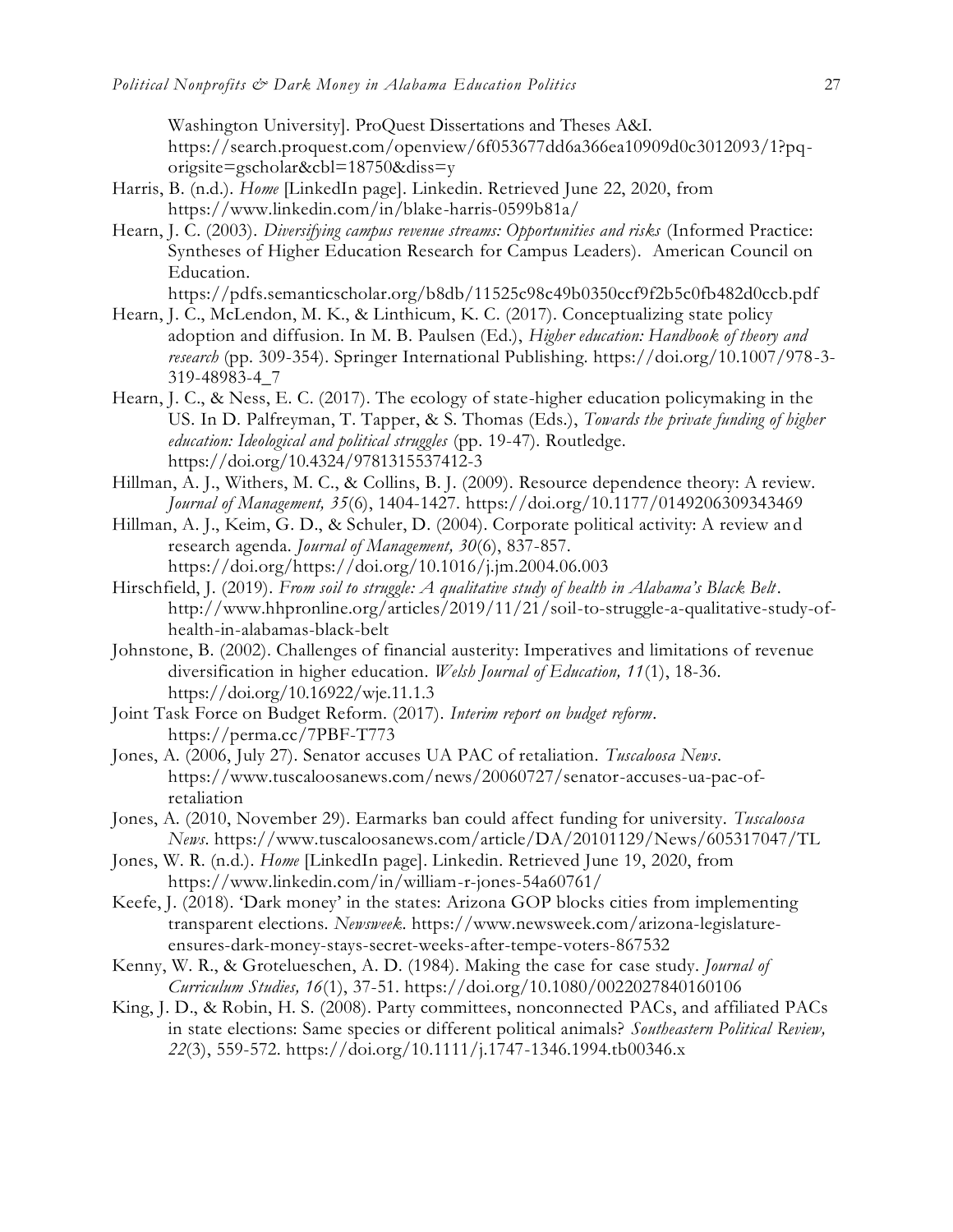- Llopis-Jepsen, C. (2017). *Kansas tax cut experiment comes to an end as lawmakers vote to raise taxes.* National Public Radio. https://www.npr.org/2017/06/07/531886684/the-kansas-taxcut-experiment-comes-to-an-end-as-lawmakers-vote-to-raise-taxes
- Lyman, B. (2015, April 5). GOP rethinks rolling reserve act. *Montgomery Advertiser*. https://www.montgomeryadvertiser.com/story/news/2015/04/05/republicansreconsider-rolling-reserve-act/25322959/
- Lyman, B. (2015, March 31). Henry Mabry resigns from AEA. *Montgomery Advertiser*. https://www.montgomeryadvertiser.com/story/news/politics/southunionstreet/2015/0 3/31/henry-mabry-resigning-alabama-education-association/70723590/
- Lyman, B. (2016, January 20). AEA hits pause on political contributions. *Montgomery Advertiser*. https://www.montgomeryadvertiser.com/story/news/local/alabama/2014/07/19/prim ary-season-numbers-big-shift-gop/12889759/
- Lyman, B. (2018, August 17). Obscure names, big dollars: How Alabama chain PACs power campaigns & veil donors. *Montgomery Advertiser*. https://www.montgomeryadvertiser.com/story/news/politics/2018/08/17/chain-pacsalabama-committees-spend-millions-veil-donors/985870002/
- Marsicano, C. R., & Brooks, C. (2020). Professor Smith goes to Washington: Educational interest group lobbying, 1998–2017. *Educational Researcher*. https://doi.org/10.3102/0013189x20921845
- Mayer, J. (2016). *Dark money: The hidden history of the billionaires behind the rise of the radical right*. Knopf Doubleday Publishing Group.
- McKinley, E. (2019, April 23). Lobbyist's crusade to change Title IX in Missouri stems from his son's expulsion. *The Kansas City Star*. https://www.kansascity.com/news/politicsgovernment/article228733614.html
- McLendon, M. K. (2003). The politics of higher education: Toward an expanded research agenda. *Educational Policy, 17*(1), 165-191. https://doi.org/10.1177/0895904802239291
- McLendon, M. K., & Hearn, J. C. (2007). Incorporating political indicators into comparative state study of higher education policy. In K. M. Shaw & D. E. Heller (Eds.), *State postsecondary education research: New methods to inform policy and practice* (pp. 11-36). Stylus.
- McMillen, W. (2010). *From campus to capitol: The role of government relations in higher education*. John Hopkins University Press.
- Merrill, J. H. (2019). *Alabama Electronic Fair Campaign Practices Act (FCPA) reporting system*. http://fcpa.alabamavotes.gov/PublicSite/Homepage.aspx
- Michigan Department of Licensing and Regulatory Affairs. (2020). *Summary for: Vertical Strategies LLC*.

https://cofs.lara.state.mi.us/CorpWeb/CorpSearch/CorpSummary.aspx?ID=801584888 &SEARCH\_TYPE=3&CanReturn=True

- Mitchell, M., Leachman, M., & Masterson, K. (2017). *A lost decade in higher education funding: State cuts have driven up tuition and reduced quality*. https://www.cbpp.org/sites/default/files/atoms/files/2017\_higher\_ed\_8-22- 17\_final.pdf
- Murray, M. A. (1976). Defining the higher education lobby. *The Journal of Higher Education, 47*(1), 79-92. https://doi.org/10.1080/00221546.1976.11774017
- National Conference of State Legislatures. (2018, May 15). *50 state chart: Lobbyist activity report requirements*. Retrieved June 22, 2020, from https://www.ncsl.org/research/ethics/50 state-chart-lobbyist-report-requirements.aspx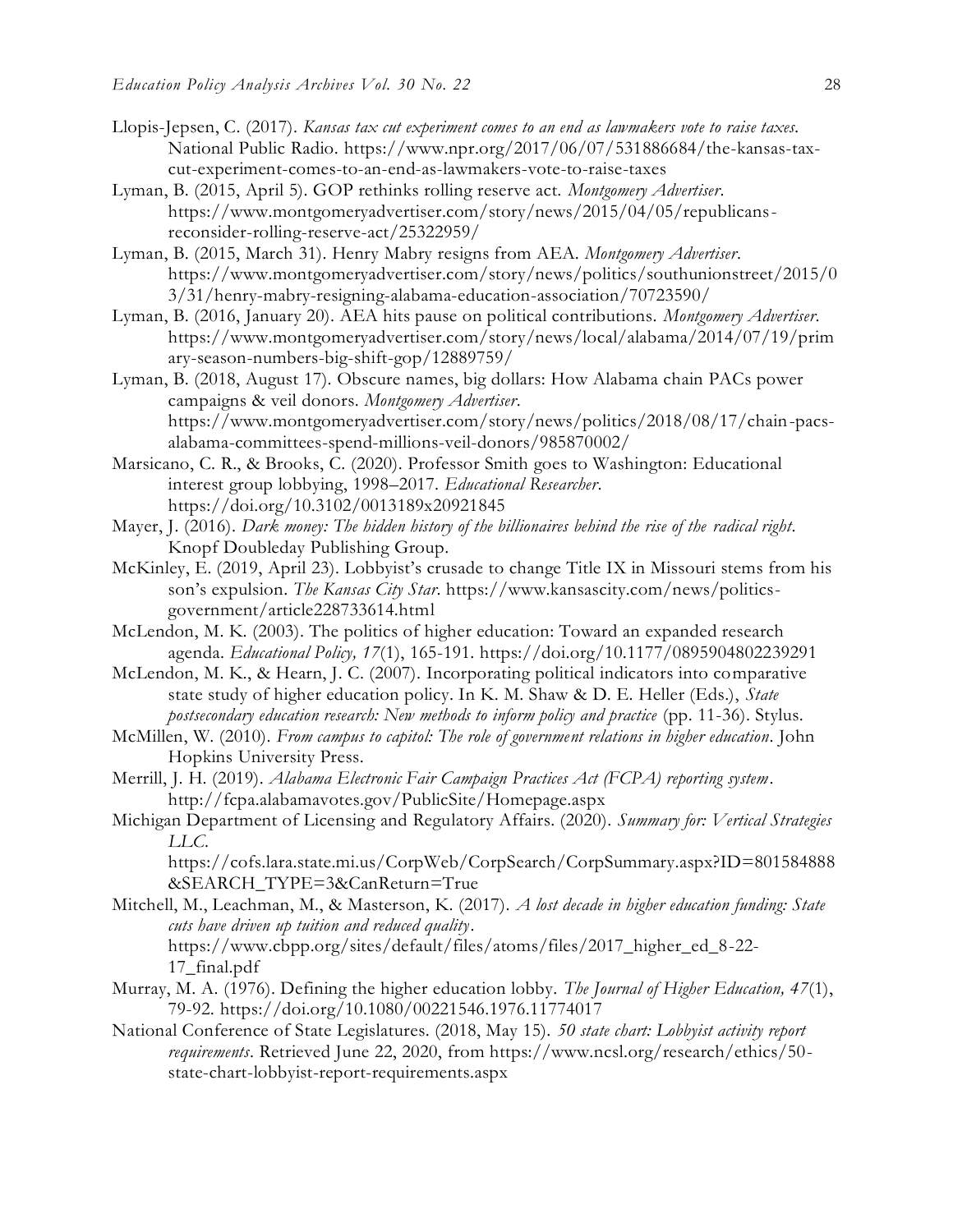- National Science Foundation. (2016). *Table 23. Federally financed higher education R&D expenditures, ranked by FY 2016 R&D expenditures: FYs 2007–16* [Data set]. https://ncsesdata.nsf.gov/herd/2016/html/HERD2016\_DST\_23.html
- Natow, R. S. (2015). From Capitol Hill to Dupont Circle and beyond: The influence of policy actors in the federal higher education rulemaking process. *The Journal of Higher Education, 86*(3), 360-386. https://doi.org/10.1080/00221546.2015.11777368
- Ness, E. C., & Gándara, D. (2014). Ideological think tanks in the states: An inventory of their prevalence, networks, and higher education policy activity. *Education Policy, 28*(2), 258- 280. https://doi.org/10.1177/0895904813515328
- Ness, E. C., Hearn, J. C., & Rubin, P. G. (2018). SHEEO and intermediary organizations. In D. A. Tandberg, B. A. Sponsler, R. W. Hanna, & J. P. Guilbeau (Eds.), *The state higher education executive officer and the public good: Developing new leadership for improved policy, practice, and research* (pp. 163-192). Teachers College Press.
- Ness, E. C., & Tandberg, D. A. (2013). The determinants of state spending on higher education: How capital project funding differs from general fund appropriations *The Journal of Higher Education, 84*(3), 329-362. https://doi.org/10.1080/00221546.2013.11777292
- Ness, E. C., Tandberg, D. A., & McLendon, M. K. (2015). Interest groups and state policy for higher education: New conceptual understandings and future research directions. In M. B. Paulsen (Ed.), *Higher education: Handbook of theory and research* (Vol. 30, pp. 151-186). Springer International Publishing. https://doi.org/10.1007/978-3-319-12835-1\_4
- Newmark, A. J., & Nownes, A. J. (2018). Interest groups in the states. In V. Gray, R. L. Hanson, & T. Kousser (Eds.), *Politics in the American states* (11th ed., pp. 99-126). CQ Press.
- Nicoll Victor, J. (2007). Strategic lobbying: Demonstrating how legislative context affects interest groups' lobbying tactics. *American Politics Research, 35*(6), 826-845. https://doi.org/10.1177/1532673x07300681
- Office of the State Comptroller. (2009). *State of Alabama: Comprehensive annual financial report: For the fiscal year ended September 30, 2008*. https://comptroller.alabama.gov/wpcontent/uploads/2017/11/cafr.2008.pdf
- Office of the State Comptroller. (2010). *State of Alabama: Comprehensive annual financial report: For the fiscal year ended September 30, 2009*. https://comptroller.alabama.gov/wpcontent/uploads/2017/11/cafr.2009.pdf
- Oliver, C. (2009). Organizational boundaries: Definitions, functions, and properties. *Canadian Journal of Administrative Sciences / Revue Canadienne des Sciences de l'Administration, 10*(1), 1-17. https://doi.org/10.1111/j.1936-4490.1993.tb00010.x
- Olson, M. (1965). *The logic of collective action: Public goods and the theory of groups*. Harvard University Press.
- Oklobdzija, S. (2019). Public positions, private giving: Dark money and political donors in the digital age. *Research & Politics, 6*(1), 205316801983247. https://doi.org/10.1177/2053168019832475
- Parsons, M. D. (1997). *Power and politics: Federal higher education policymaking in the 1990s*. State University of New York Press.
- Patton, M. Q. (2014). *Qualitative research*  $\breve{c}$  *evaluation methods: Integrating theory and practice*. SAGE Publications.
- Perez, A. (2008). *Earmarking state taxes*. https://www.ncsl.org/documents/fiscal/earmarkingstate-taxes.pdf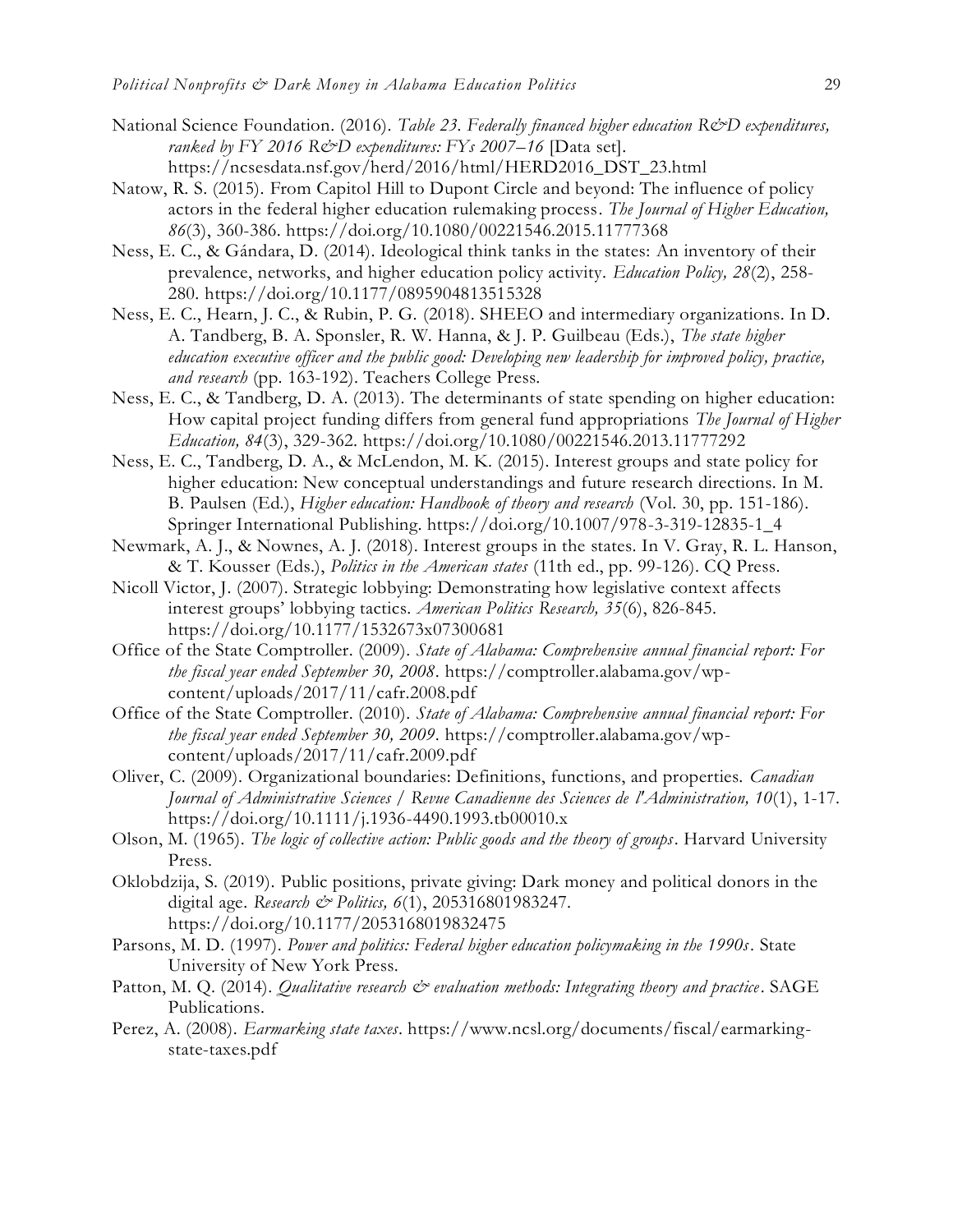- Pfeffer, J. (1987). A resource dependence perspective on interorganizational relations. In M. S. Mizruchi & M. Schwartz (Eds.), *Intercorporate relations: The structural analysis of business* (pp. 22-55). Cambridge University Press.<https://doi.org/10.1017/CBO9780511570841.002>
- Pfeffer, J., & Salancik, G. R. (1978). *The external control of organizations: A resource dependence perspective*. Stanford University Press.
- Phillips, A. (2017, April 10). Alabama governor resigns, pleads guilty to charges tied to allegations he tried to cover up affair with a top aide. *The Washington Post*. https://www.washingtonpost.com/news/the-fix/wp/2017/04/10/brought-down-byan-affair-alabama-gov-robert-bentley-expected-to-resign-today-according-to-newsreports/
- Potter, T., & Morgan, B. B. (2013). The history of undisclosed spending in U.S. Elections & how 2012 became the dark money election. *Notre Dame Journal of Law, Ethics & Public Policy, 27*(2), 383-479.
- Powell, K. K., & Rey, M. P. (2015). Exploring a resource dependency perspective as an organizational strategy for building resource capacity. *Management in Education, 29*(3), 94- 99. https://doi.org/10.1177/0892020615586805
- ProPublica. (n.d.-a). *Alabama association for higher education is represented by Van Scoyoc Associates*. Retrieved June 20, 2020, from

https://projects.propublica.org/represent/lobbying/300936894

- ProPublica. (n.d.-b). *University of Alabama System is represented by Van Scoyoc Associates*. Retrieved June 20, 2020, from https://projects.propublica.org/represent/lobbying/r/300983905
- Reed, K. (2018). *Dark money* [Film]. PBS.
- Robertson, C. (2010, December 1). Ethics plan is offered by governor in Alabama. *New York Times.* https://www.nytimes.com/2010/12/02/us/02alabama.html
- Robertson, L. (1998, October 19). University of Alabama closes its Selma office. *The Selma Times-Journal*. https://www.newspapers.com/image/571478785/
- Sabloff, P. (1997). Another reason why state legislatures will continue to restrict public university autonomy. *The Review of Higher Education*, 20, 141-162. https://doi.org/10.1353/rhe.1996.0013
- Saul, S. (2018). Arizona Republicans inject schools of conservative thought into state universities. *New York Times*. https://mobile.nytimes.com/2018/02/26/us/arizona-stateconservatives.html?smid=fb-share&referer=http://m.facebook.com
- Schirmer, E., & Apple, M. W. (2016). Capital, power, and education: "Dark money" and the politics of common-sense: A critical essay review of Jane Mayer's *Dark money: The hidden history of the billionaires behind the rise of the radical right*. *Education Review, 23*. https://doi.org/10.14507/er.v23.2145
- Schirmer, E., & Apple, M. W. (2018). (un)chaining democracy: An essay review of Nancy Maclean's *Democracy in chains: The deep history of the radical right's stealth plan for America*. *Education Review, 25*. https://doi.org/10.14507/10.14507/er.v24.2345
- Sheets, C. (2016, August 7). How the University of Alabama System funneled \$1.4 million through a 'dark money' web. *AL.com*. http://www.al.com/news/birmingham/index.ssf/2016/08/how\_the\_university\_of\_alab ama.html
- Shryock, J. (2010, November 22). *Four Ala. Democrats switch parties; GOP gains super majority*. WSFA 12 News. https://www.wsfa.com/story/13551656/four-ala-democrats-switchparties-gop-gains-super-majority/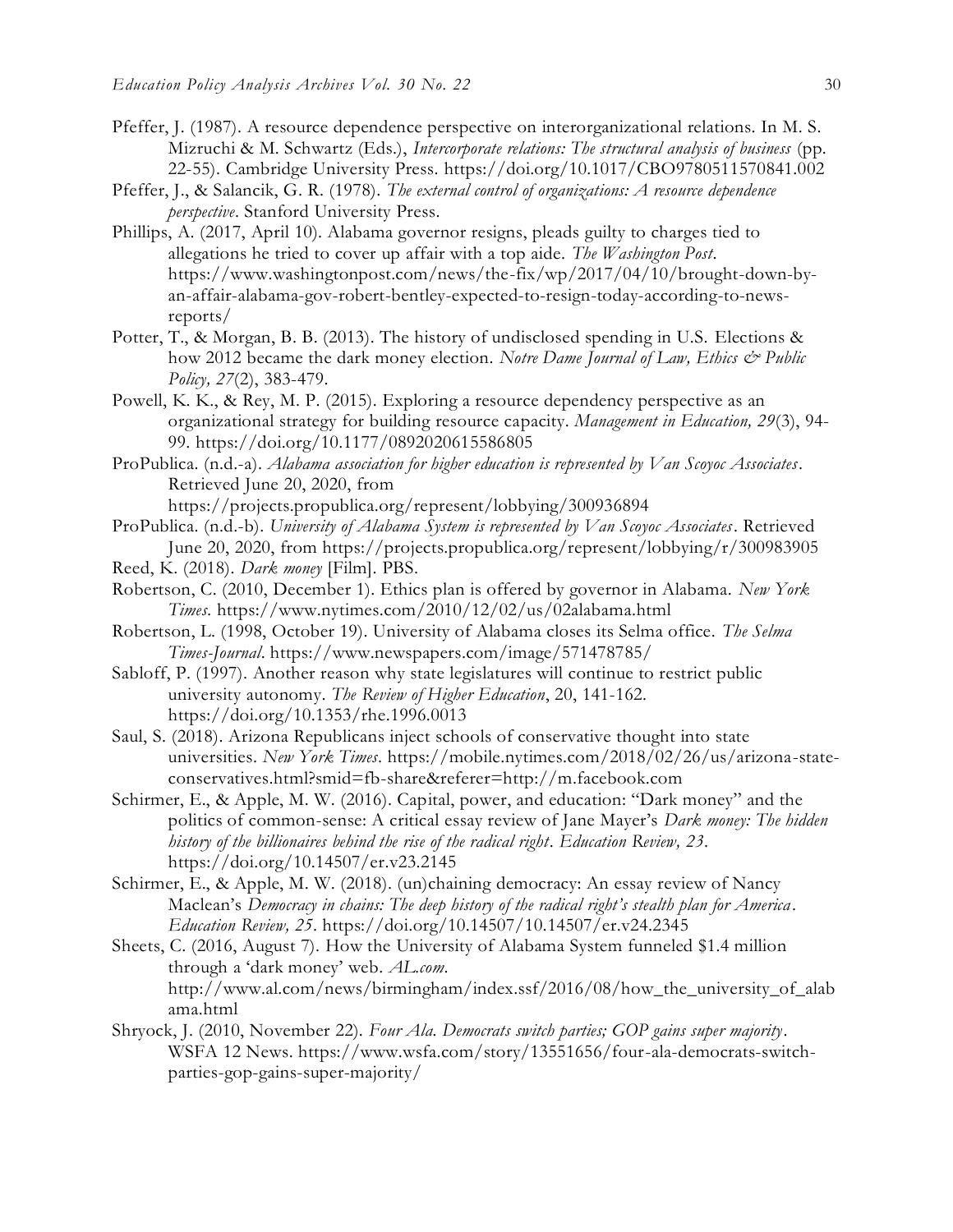- Simons, H. (2009). *Case study research in practice*. SAGE Publications. <https://doi.org/10.4135/9781446268322>
- Speechnow.Org v. Federal Election Commission, 599 F.3d 686 (D.C. Cir. 2010).
- Stake, R. E. (2006). *Multiple case study analysis*. The Guilford Press.
- State Higher Education Executive Officers Association. (2021). *State higher education finance: FY 2020*. http://sheeo.org/sites/default/files/SHEEO\_SHEF\_2016\_Report.pdf
- Stewart, W. H. (2016). *Alabama politics in the twenty-first century*. The University of Alabama Press. StudentsFirst AL. (2015, September 14). *Who we are*.
	- https://web.archive.org/web/20150914214710/https://www.studentsfirst.org/alabama /who-we-are
- Talbot, G. (2010, October 17). Robert Bentley campaign leaned on AEA to defeat Bradley Byrne. *AL.com*.

https://www.al.com/live/2010/10/robert\_bentley\_campaign\_leaned.html

- Tandberg, D. A. (2006). State-level higher education interest group alliances. *Higher Education in Review, 3*, 25-49.
- Tandberg, D. A. (2010). Interest groups and governmental institutions: The politics of state funding of public higher education. *Education Policy, 24*(5), 735-778. https://doi.org/10.1177/0895904809339163
- Taylor, B. J., Barringer, S. N., & Warshaw, J. B. (2018). Affiliated nonprofit organizations: Strategic action and research universities. *The Journal of Higher Education, 89*(4), 422-452. https://doi.org/10.1080/00221546.2018.1434275
- The Innovation PAC. (2014, April 08). *Statement of organization of political action committee*.
- The Innovation PAC. (2015, November 23). *Statement of organization of political action committee* (amended). https://fcpa.alabamavotes.gov/PublicSite/Reports/ReportWriter.aspx
- Thomas, C. S., & Hrebenar, R. J. (2004). Interest groups in the states. In V. Gray & R. L. Hanson (Eds.), *Politics in the American states* (8th ed.). CQ Press.
- Toma, E. F., Berhane, I., & Curl, C. (2006). Political action committees at the state level: Contributions to education. *Public Choice, 126*(3/4), 465-484. <https://doi.org/10.1007/s11127-006-7105-9>
- U.S. Census Bureau. (2018). *Quickfacts: Alabama*. https://www.census.gov/quickfacts/al
- UAH Staff Senate. (2016, September 21). *Meeting minutes*. https://www.uah.edu/images/administrative/staffsenate/Minutes/september2016minutes\_final.pdf
- United States Patent and Trademark Office. (2020). *Trademark electronic search system: Alabama Unites for Education*. Retrieved June 22, 2020 from

http://tmsearch.uspto.gov/bin/showfield?f=doc&state=4804:opdqv2.2.1

- University of Alabama. (2014-2017). *Open UA expenditure database* [Data set]. Division of Finance and Operations, University of Alabama. http://open.ua.edu/
- University of Alabama System. (n.d.). *The board of trustees of the University of Alabama System*. https://uasystem.edu/board-of-trustees/
- Van Scoyoc Associates. (2014, October 1). *Lobbying registration: Alabama Association for Higher Education*.

https://disclosurespreview.house.gov/ld/ldxmlrelease/2014/RR/300691271.xml

Vertical Strategies. (2016, December 18). *About the team*. https://web.archive.org/web/20161218034410/http://verticalstrategies.com/about-theteam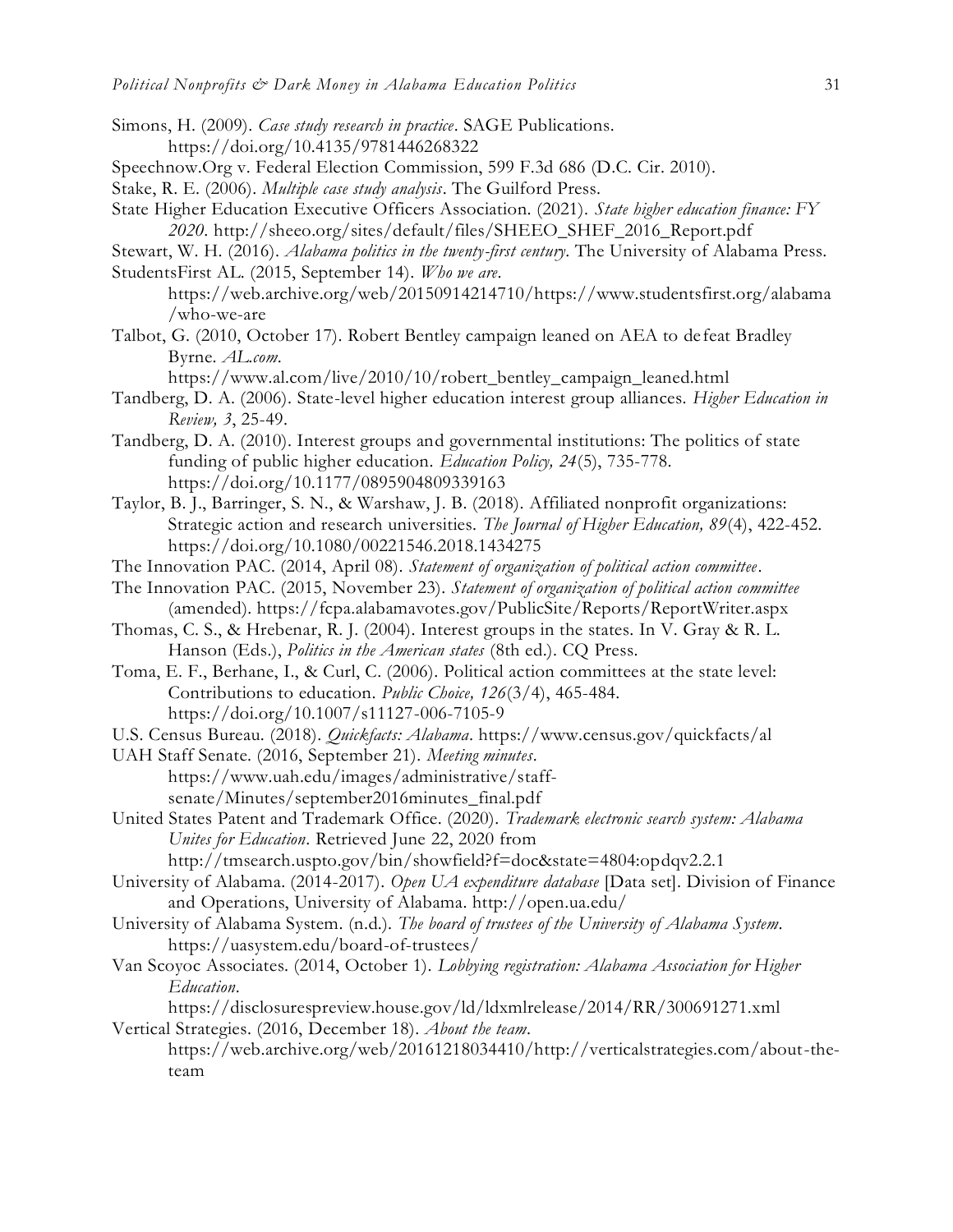- Vocino, T. (2009/2015). Higher Education Partnership (HEP). *Encyclopedia of Alabama*. http://www.encyclopediaofalabama.org/article/h-2038
- Vocino, T. (2018/2019). Alabama education association. *Encyclopedia of Alabama*. http://www.encyclopediaofalabama.org/article/h-2528
- Walby, K., Lippert, R. K., & Luscombe, A. (2017). The police foundation's rise: Implications of public policing's dark money. *The British Journal of Criminology, 58*(4), 824-844. https://doi.org/10.1093/bjc/azx055
- Warren, J. (2017, May 9). How right-wing money is secretly funding college politics. *Vanity Fair*. https://www.vanityfair.com/news/2017/05/right-wing-money-secretly-funding-collegepolitics
- WBRC Staff. (2016, December 1). *Cooper Shattuck resigns as general counsel for UA System*. WBRC Fox 6. https://www.wbrc.com/story/33847370/cooper-shattuck-resigns-as-generalcounsel-for-ua-system/
- West, E. J. (2013, August 22). *Career notes, August 2013*. Retrieved June 22, 2020 from https://businessalabama.com/career-notes-august-2013/
- White, D. (2012, June 10). House Clerk Greg Pappas to retire after 21 years. *AL.com*. https://www.al.com/spotnews/2012/06/house\_clerk\_greg\_pappas\_to\_ste.html
- Winkler, A. M., Scull, J., & Zeehandelaar, D. (2012). *How strong are U.S. teacher unions? A state-bystate comparison*. https://fordhaminstitute.org/national/research/how-strong-are-usteacher-unions-state-state-comparison
- Yaeger, H. (2014, May 9). Lack of earmarks, appropriations bills forces lobbying firm Van Scoyoc to change approach. *The Washington Post*. https://www.washingtonpost.com/business/lack-of-earmarks-appropriations-billsforces-lobbying-firm-van-scoyoc-to-change-approach/2014/05/09/9bebc310-be74- 11e3-b195-dd0c1174052c\_story.html
- Yin, R. K. (2017). *Case study research: Design and methods* (6th ed.). SAGE publications.